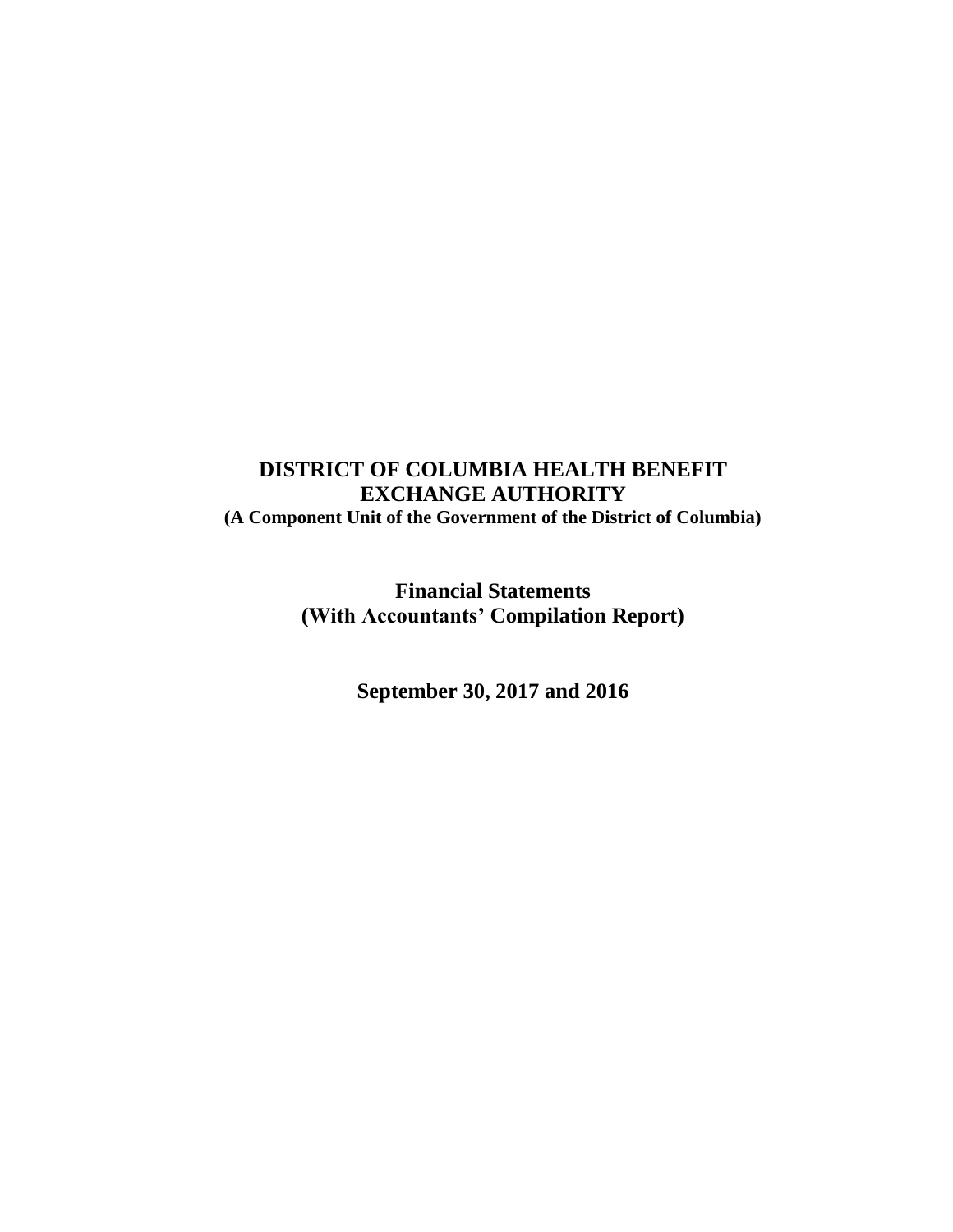## **TABLE OFCONTENTS**

| <b>Basic Financial Statements:</b> |  |
|------------------------------------|--|
|                                    |  |
|                                    |  |
|                                    |  |
|                                    |  |
| Other Supplementary Information:   |  |
|                                    |  |
|                                    |  |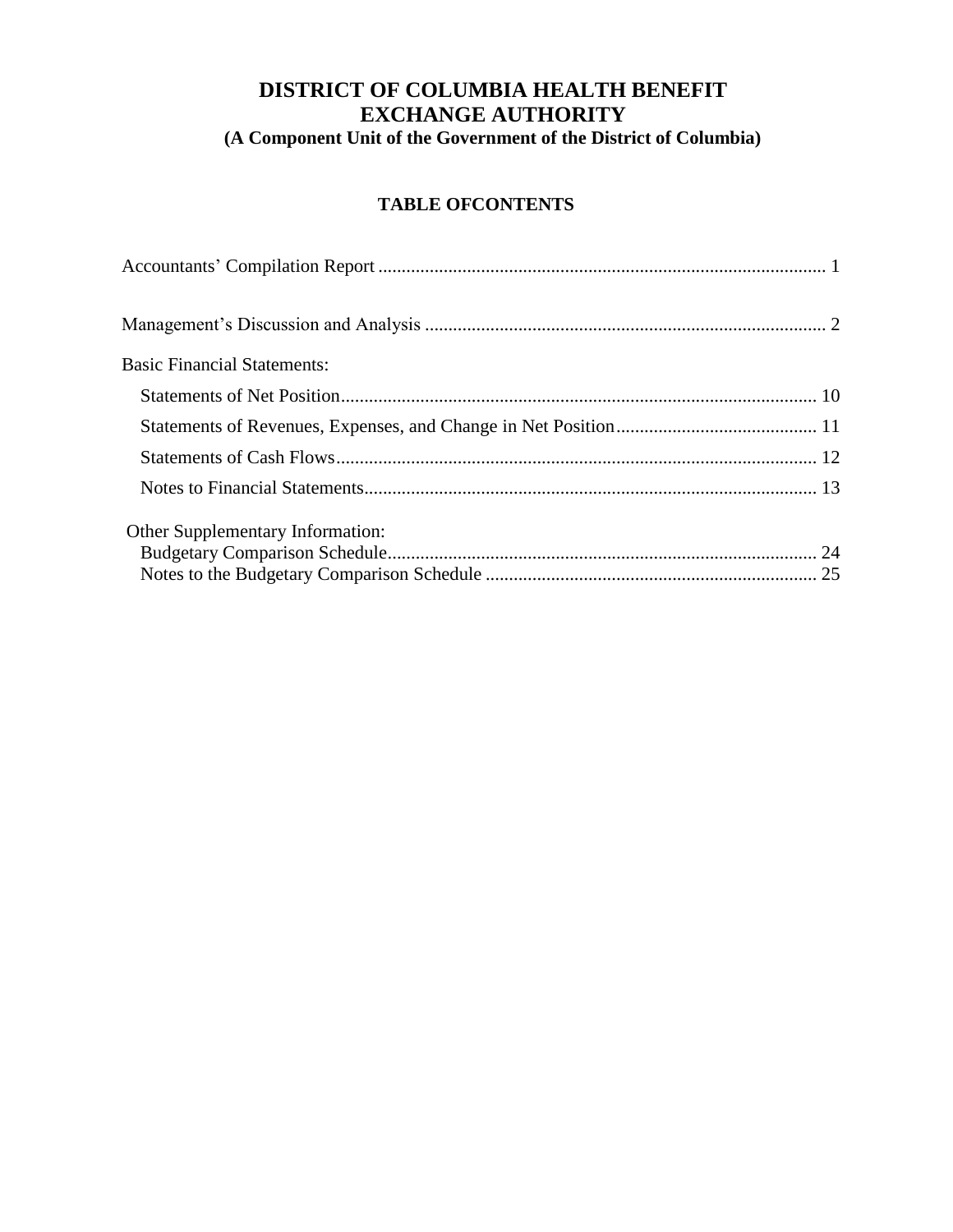

## **ACCOUNTANTS' COMPILATION REPORT**

The Executive Director and the Executive Board of the District of Columbia Health Benefit Exchange Authority Inspector General of the Government of the District of Columbia

Management is responsible for the accompanying financial statements of the District of Columbia Health Benefit Exchange Authority (the Authority, or HBX), a component unit of the District of Columbia; which comprise the Statements of Net Position as of September 30, 2017 and 2016; and the related Statements of Revenues, Expenses, and Changes in Net Position; and Cash Flows for the years then ended; and the related notes to the financial statements, in accordance with accounting principles generally accepted in the United States of America. We have performed this compilation engagement in accordance with Statements on Standards for Accounting and Review Services, promulgated by the Accounting and Review Services Committee of the AICPA. We did not audit or review the financial statements, nor were we required to perform any procedures to verify the accuracy or completeness of the information provided by management. Accordingly, we do not express an opinion, a conclusion, nor provide any form of assurance on these financial statements.

## *Other Matter*

The Budgetary Comparison Schedule is presented for purposes of additional analysis, and is not a required part of the basic financial statements. This information is the representation of management. The information was subject to our compilation engagement; however, we have not audited or reviewed the information, and accordingly, do not express an opinion, a conclusion, nor provide any assurance on such information.

Refis + Associates, PC

Regis & Associates, PC Washington, DC January 3, 2018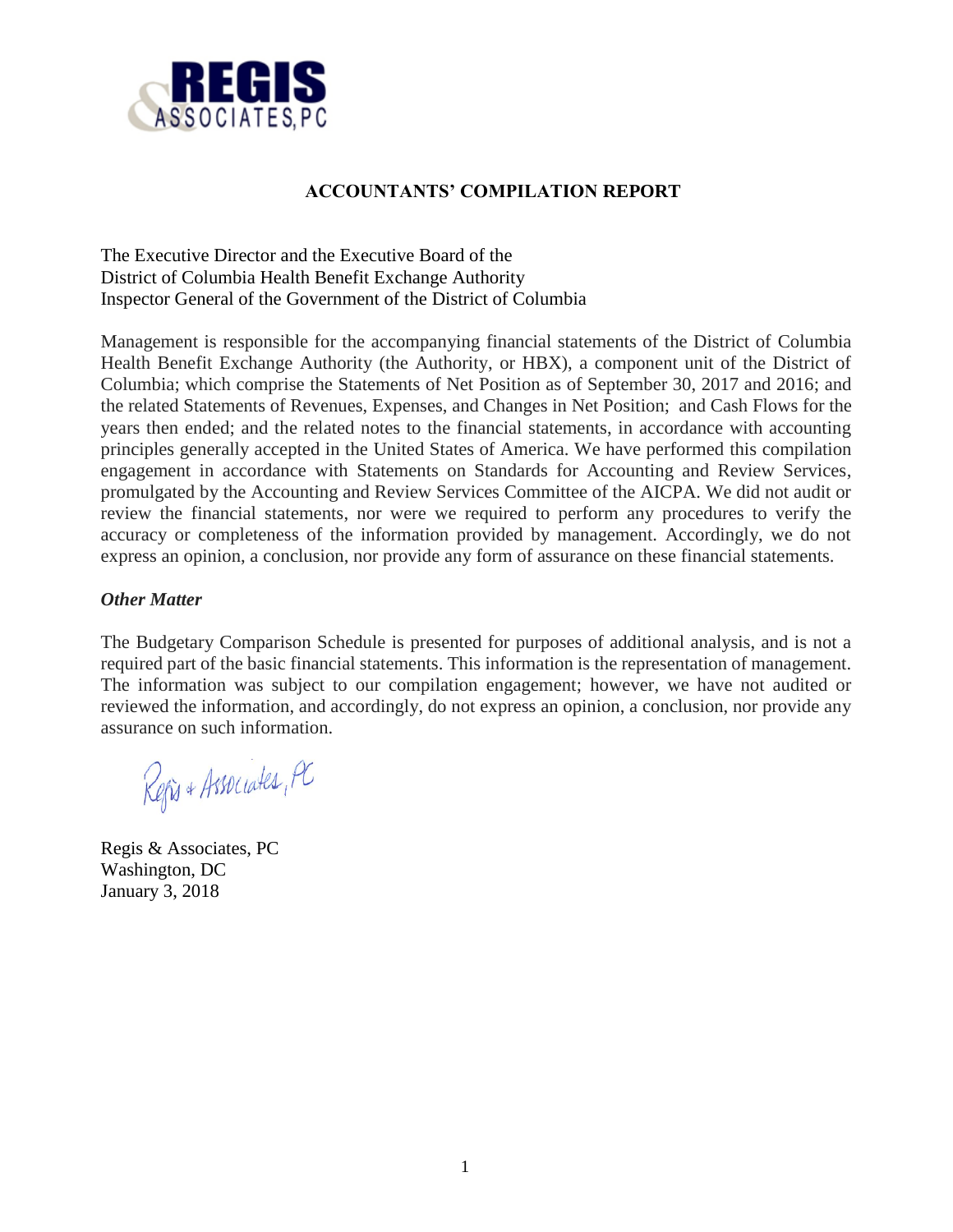## **Management's Discussion and Analysis September 30, 2017 and 2016**

### **Introduction**

The following is a discussion and analysis of the District of Columbia Health Benefit Exchange Authority's (the Authority or HBX) financial performance as of, and for the fiscal years ended September 30, 2017, and 2016, with 2015, for comparative purposes. This information should be read in conjunction with the financial statements and the accompanying notes, which follow this discussion and analysis.

#### **About Our Business**

Pursuant to the Health Benefit Exchange Authority Establishment Act of 2011, the Authority was established as an independent authority of the Government of the District of Columbia (District of Columbia) as a separate legal entity. The Authority was established to: (a) enable individuals and small employers to find affordable and easier-to-understand health insurance, (b) facilitate the purchase and sale of qualified health plans, (c) assist small employers in facilitating the enrollment of their employees in qualified health plans, (d) reduce the number of uninsured, (e) provide a transparent marketplace for health benefit plans, (f) educate consumers, and (g) assist individuals and groups in accessing programs, premium assistance tax credits, and cost-sharing reductions.

The Authority is governed by an 11-member Executive Board, comprised of seven voting members, who are residents of the District of Columbia, and appointed by the Mayor, with the advice and consent of the Council of the District of Columbia (the Council). The Executive Board also includes four nonvoting ex-officio members, or their designees, which include the Director of the District of Columbia Department of Health Care Finance, the Commissioner of the District of Columbia Department of Insurance, Securities and Banking, the Director of the District of Columbia Department of Health, and the Director of the District of Columbia Department of Human Services. In addition, a standing Advisory Board, consisting of nine members who are residents of the District of Columbia, works closely with the Executive Board. Pursuant to the Authority's enabling legislation, the Executive Board may create additional advisory boards as it considers appropriate. The advisory boards provide the Executive Board with recommendations on various matters, including insurance standards, covered benefits, premiums, plan certification, internet technology system development, and other policies or operational issues as required by the Executive Board.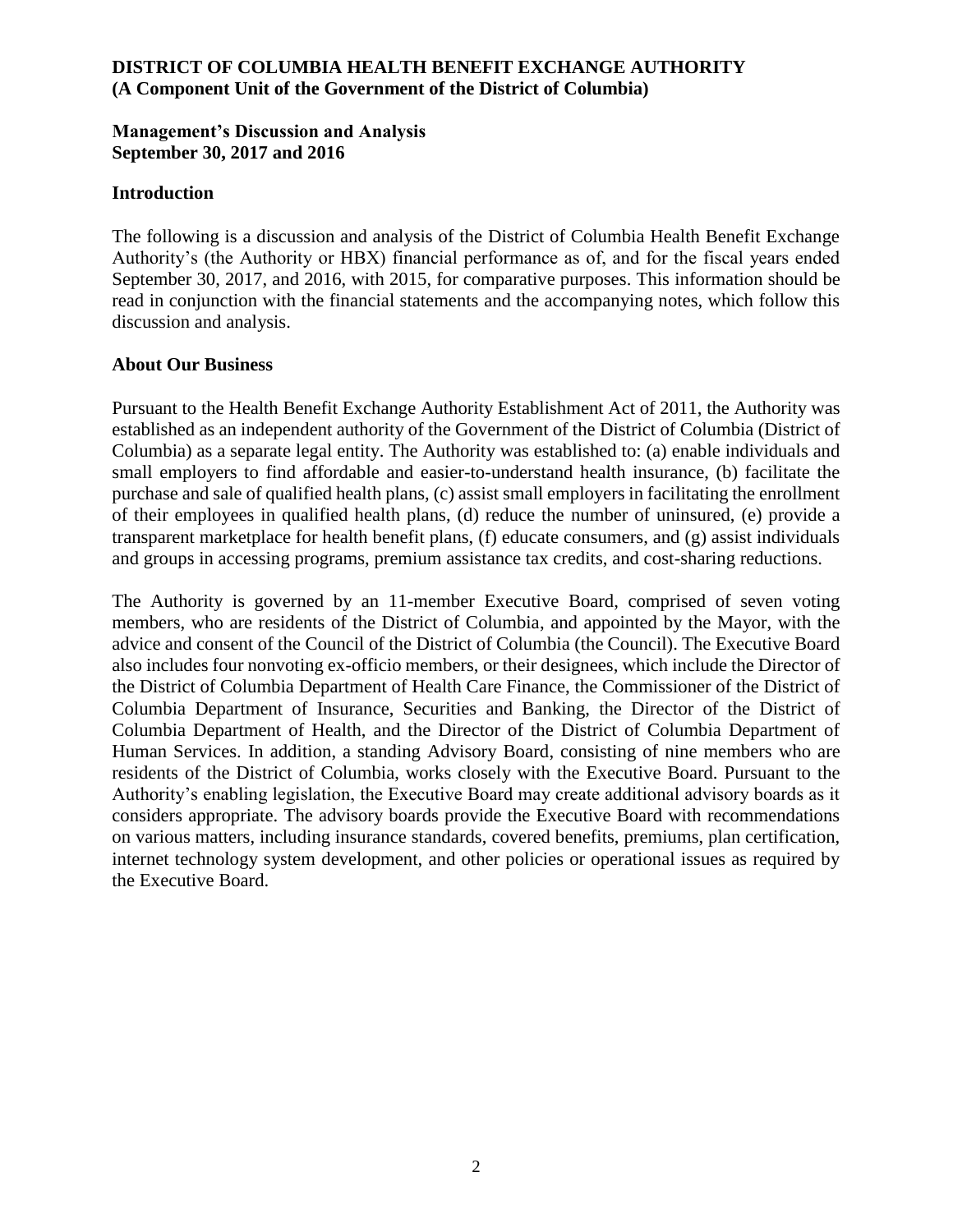## **Management's Discussion and Analysis September 30, 2017 and 2016**

### **About Our Business** (continued)

The Authority is funded by assessments received from insurance carriers. The Health Benefit Exchange Authority Establishment Act of 2011, effective March 2, 2012, (D.C. Law 19-94; D.C. Official Code § 31-3171.01 et seq.), was permanently amended on June 23, 2015, to provide for the financial sustainability of the Health Benefit Exchange Authority. The amendment included language for the Authority to annually assess, through a Notice of Assessment, each health carrier doing business in the District, and having direct gross receipts of \$50,000 or greater in the preceding calendar year, an amount based on a percentage of its direct gross receipts for the preceding calendar year. Each health carrier is required to pay the Authority the amount stated in the Notice of Assessment, within 30 business days after the date of the Notice of Assessment. Failure to pay the assessment shall subject the health carrier to Section 5 of the Insurance Regulatory Trust Fund Act of 1993, effective October 21, 1993 (D.C. Law 10- 40; D.C. Official Code § 31-1204).

The Authority is also funded by Federal grants from the U.S. Department of Health and Human Services, that are made available as part of the Patient Protection and Affordable Care Act (the Affordable Care Act or PPACA), which was approved on March 23, 2010. On October 23, 2013, the Authority was awarded \$34,418,790, to provide implementation efforts associated with the Affordable Care Act. In August 2014, the Authority was awarded supplemental funding of an additional \$7,984,187 (an increase to the original grant award of \$34,418,790, for a total of \$42,402,977). The period of availability for this grant expired in October 2016, and the remaining balance of \$2,553,817 was spent in fiscal year 2017.

The Authority was also awarded two additional Federal grants, in the amounts of \$31,525,096 and \$22,057,941, in the months of July and December 2014, respectively. In November 2016, the periods of availability for these two grants were extended through December 2017. As a result of the grants being extended, \$13,260,621 and \$10,974,725, respectively, were added to the fiscal year 2017 Council approved budget. The total expended for these two grants, as of September 30, 2017 were \$13,260,621 and \$10,974,725, respectively. As of September 30, 2017, the Authority has spent all of the funds awarded through Federal grants.

The Authority entered into a memorandum of understanding (MOU) with another State Based Marketplace (SBM) on March 2, 2017. The agreement between the Authority and the SBM is a partnership, whereby the Authority will be reimbursed for assisting with the implementation of an operable platform for group insurance offerings for the SBM's Small Business Health Options Program (SHOP). The goal is to expand and share information technology systems, and business and customer service operations. In addition, this cooperative relationship will support a costeffective, sustainable state-based marketplace in each state; and further the shared goals of affordability, functionality, and timely availability of health plans to consumers.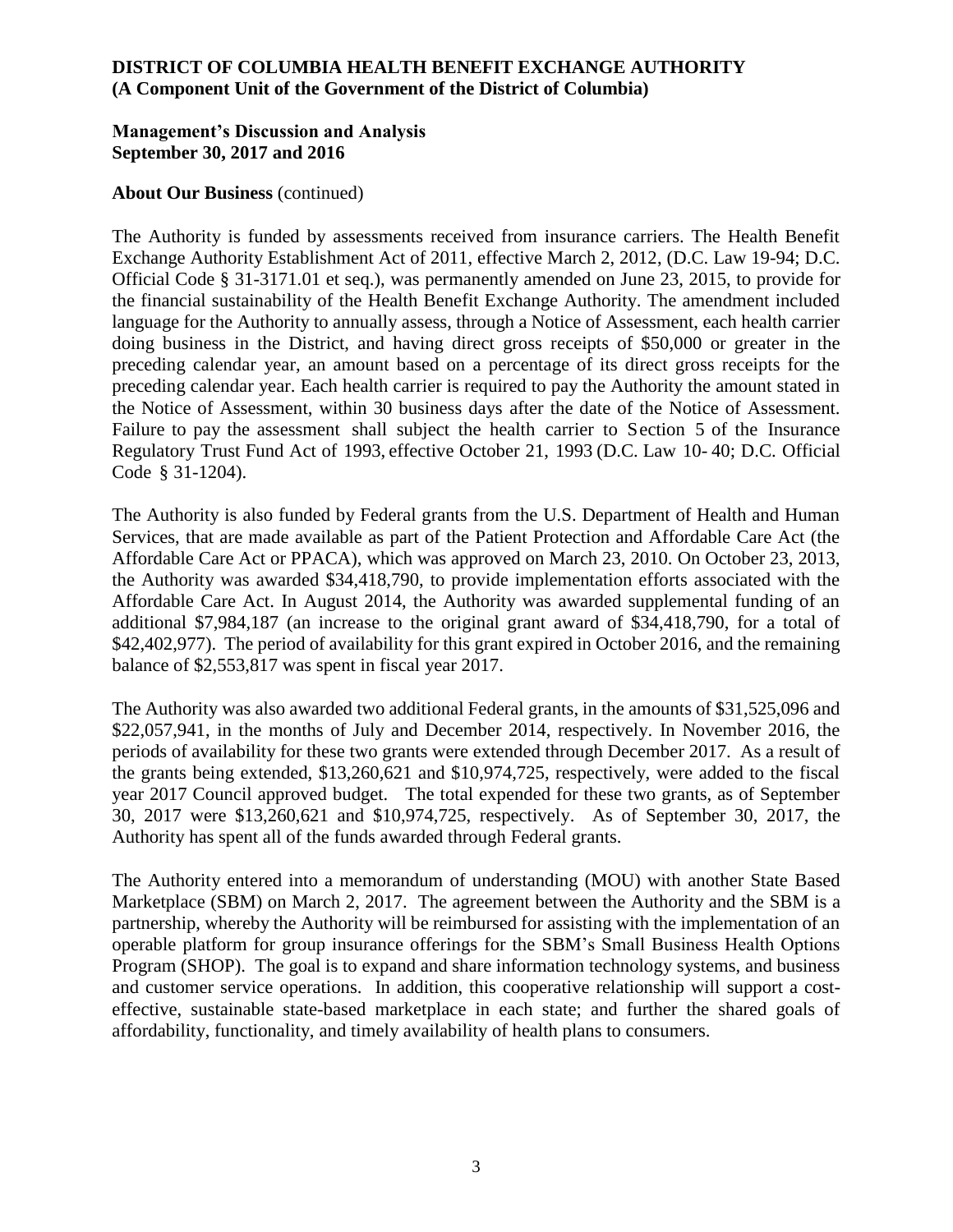## **Management's Discussion and Analysis September 30, 2017 and 2016**

### **Financial Highlights**

- The Health Benefit Exchange Authority Establishment Act of 2011 became effective on March 2, 2012. The Authority began operations on October 1, 2012, the start of fiscal year 2013.
- As noted in Table I on page 6, the Authority's total assets exceeded liabilities by \$161,650,189, as of September 30, 2017, which is classified and reported as Net Investment in Capital Assets, and Unrestricted Net Position in the Statements of Net Position. This represents an increase of \$31,973,347, or a 25% change from September 30, 2016 to September 30, 2017. The Authority's total assets exceeded liabilities by \$129,676,842 and \$101,326,551, as of September 30, 2016 and 2015, respectively. This represents a change of \$28,350,291, or a 28% increase from September 30, 2015 to September 30, 2016. The increases are primarily related to the build-out of the information technology infrastructure for DC Health Link. Refer to Table I on page 6 for further details.
- The Authority's revenues and Federal grants exceeded its expenses by \$31,973,347 and \$28,350,291, for the years ended September 30, 2017 and 2016, respectively. This represents an increase of \$3,623,056, or a 13% increase in Change in Net Position from September 30, 2016 to September 30, 2017; which represents an overall increase in Change in Net Position. HBX recognized cost savings through a change in cost allocation with Medicaid, and by renegotiating contracts with outside vendors and other District agencies. Refer to Table II on page 7 for further detail. The Federal grants and revenues exceeded expenses by \$59,168,464 for the fiscal year ended September 30, 2015. This represents a decrease of \$30,818,173, or a 52% decrease in Change in Net Position from September 30, 2015 to September 30, 2016. This was due to the assessment collections being recorded as deferred inflows in fiscal year 2014, and then being recognized in fiscal year 2015 as non-operating revenues, in addition to the fiscal year 2015 assessment collections.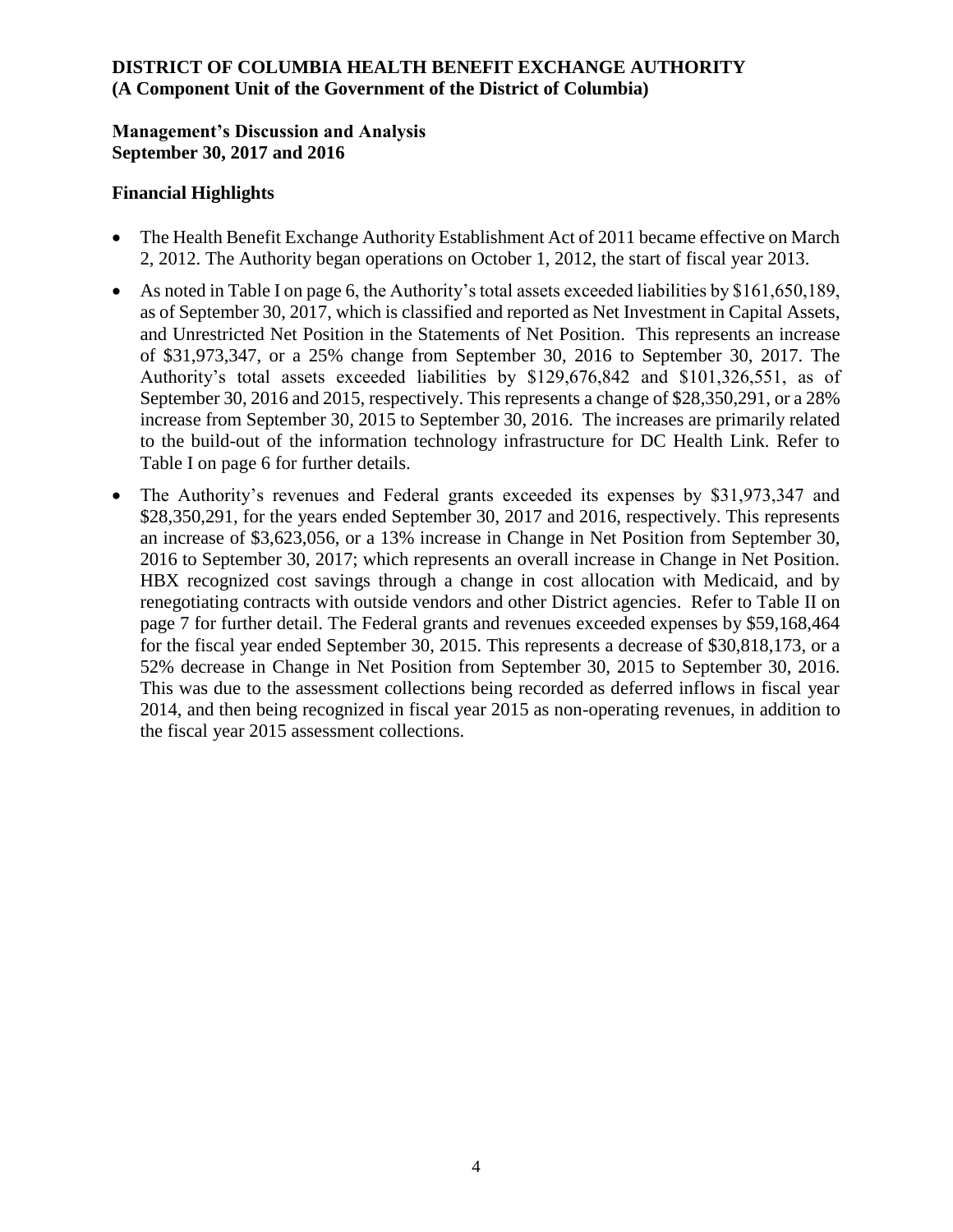## **Management's Discussion and Analysis September 30, 2017 and 2016**

### **Overview of the Financial Statements**

This Management's Discussion and Analysis (MD&A) is intended to serve as an introduction to the Authority's basic financial statements. The Authority's financial statements include three financial statements: the Statements of Net Position, the Statements of Revenues, Expenses, and Change in Net Position, and the Statements of Cash Flows. These financial statements and the related notes provide information about the financial activities of the Authority.

- 1. *Statements of Net Position* The Statements of Net Position present information on the Authority's assets, liabilities, and the net position (which is defined as the residual balance of all other financial statement elements presented in the Statements of Net Position).
- 2. *Statements of Revenues, Expenses, and Change in Net Position* The Statements of Revenues, Expenses, and Change in Net Position report operating and non-operating revenues and expenses for the fiscal years. The increase or decrease in net position is presented as the change in net position for the fiscal years. The cumulative change since inception is the total net position of the Authority, and is presented as the total net position on the Statements of Net Position.
- 3. *Statements of Cash Flows* The Statements of Cash Flows present information showing how the Authority's cash and cash equivalents changed during the fiscal years. The Statements of Cash Flows classify cash receipts and cash payments resulting from operating activities, noncapital financing activities, capital and related financing activities, and investing activities. The net result of those activities is reconciled to the cash and cash equivalents balances reported as of the end of the fiscal years. This statement is prepared using the direct method, which allows the reader to easily understand the amount of cash received, and how much cash was disbursed. The statements also reconcile the change in operating net position to the net cash used in operating activities.
- 4. *Notes to the Financial Statements* The notes to the financial statements provide additional information that is essential for a complete understanding of the data provided in the basic financial statements.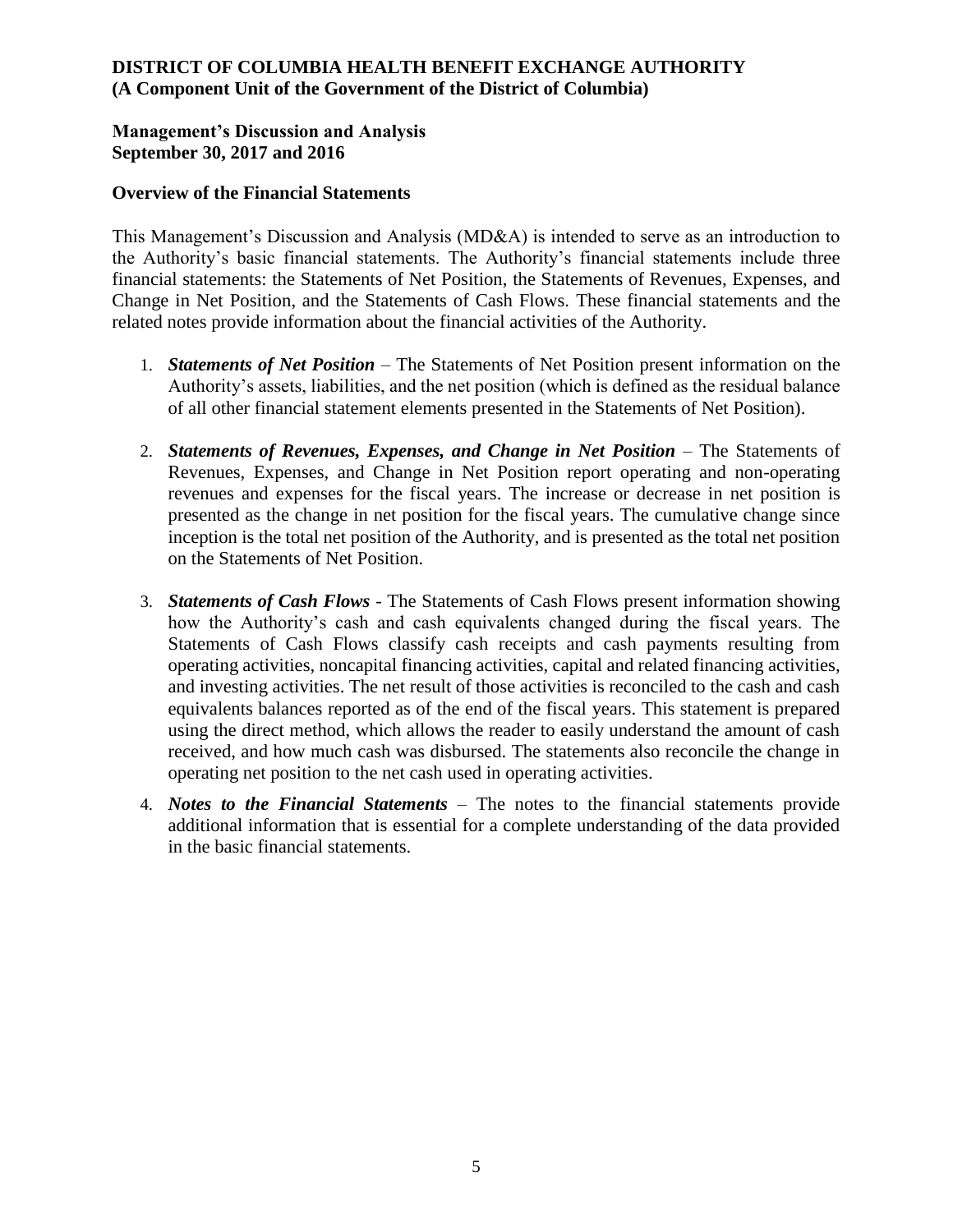## **Management's Discussion and Analysis September 30, 2017 and 2016**

#### **Financial Analysis**

#### Condensed Financial Information:

The following table provides a summary of the Authority's total assets, liabilities, and net position as of September 30, 2017, 2016, and 2015.

|                                  | 2017          | 2016               | 2015              | Percentage<br><b>Change</b><br>2017-2016 | Percentage<br><b>Change</b><br>2016-2015 |
|----------------------------------|---------------|--------------------|-------------------|------------------------------------------|------------------------------------------|
|                                  |               |                    |                   |                                          |                                          |
| <b>Current Assets</b>            | \$111,946,944 | \$<br>82,589,134   | 67,007,256<br>\$. | 36%                                      | 23%                                      |
| Capital Assets                   | 85,620,129    | 69,102,043         | 54,058,915        | 24%                                      | 28%                                      |
| <b>Total Assets</b>              | 197.567.073   | 151,691,177        | 121,066,171       | 30%                                      | 25%                                      |
| <b>Current Liabilities</b>       | 35,916,884    | 22.014.335         | 19,739,620        |                                          |                                          |
| <b>Total Liabilities</b>         | 35,916,884    | 22,014,335         | 19,739,620        | 63%                                      | 12%                                      |
| <b>Net Position</b>              |               |                    |                   |                                          |                                          |
| Net Investment in Capital Assets | 85,620,129    | 69,102,043         | 54,058,915        | 24%                                      | 28%                                      |
| <b>Unrestricted Net Position</b> | 76,030,060    | 60,574,799         | 47,267,636        | 26%                                      | 28%                                      |
| <b>Total Net Position</b>        | \$161,650,189 | 129,676,842<br>SS. | 101.326.551<br>\$ | 25%                                      | 28%                                      |

### **Table I – Condensed Schedules of Net Position As of September 30, 2017, 2016, and 2015**

The net position serves as an indicator of an organization's financial position. The Authority's assets exceeded liabilities by \$161,650,189, \$129,676,842, and \$101,326,551, as of September 30, 2017, 2016, and 2015, respectively. This was mainly a result of the Federal government's funding of the DC Health Link's information technology (IT) infrastructure.

Non-current assets are comprised of items that are considered capital assets. The capital assets of \$85,620,129, as of September 30, 2017 represent a 24% increase from September 30, 2016. The capital assets of \$69,102,043, as of September 30, 2016 represent a 28% increase from September 30, 2015. These increases are related to the development of the DC Health Link's IT infrastructure, an online marketplace system that allows users to shop, compare, and select health insurance plans.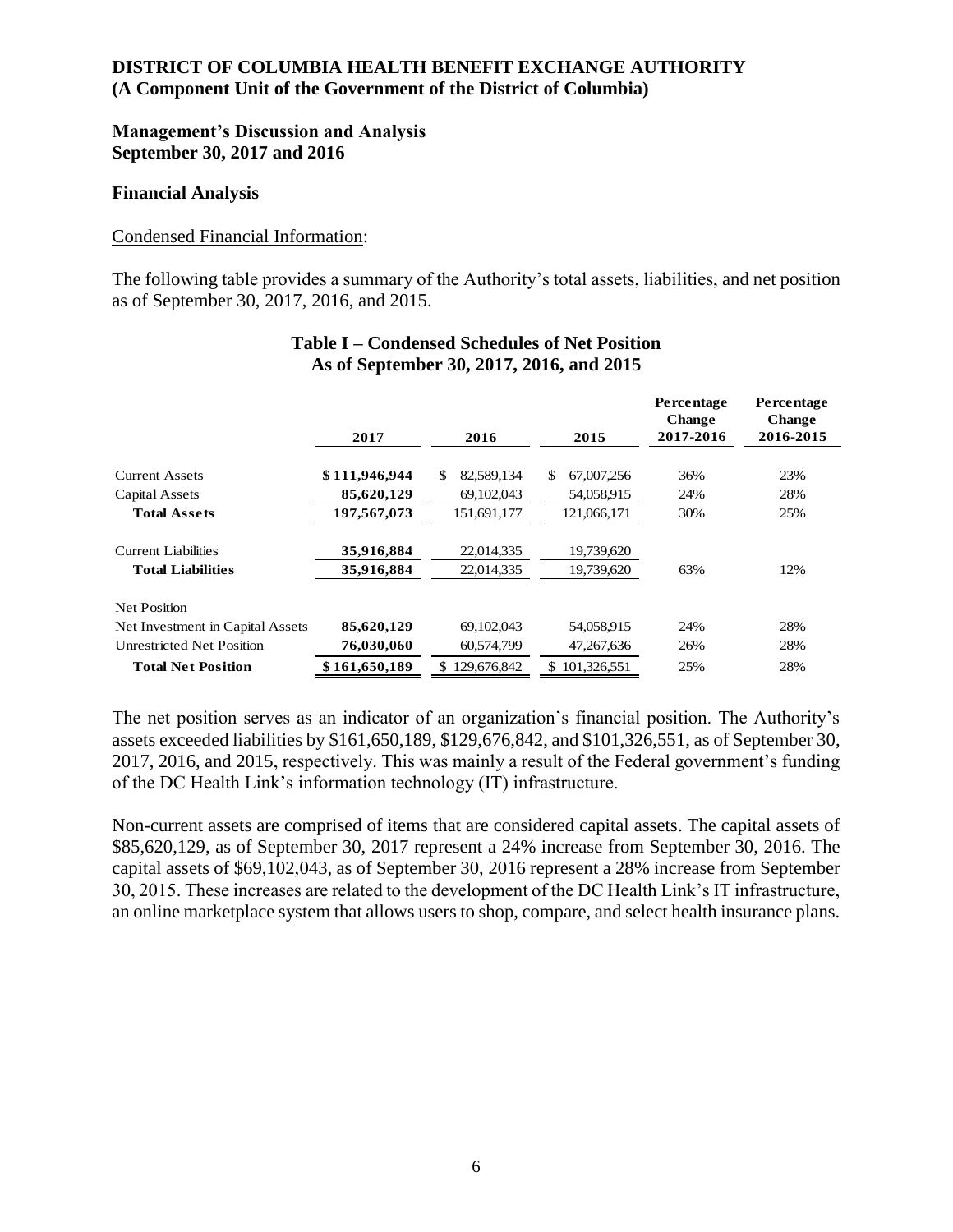## **Management's Discussion and Analysis September 30, 2017 and 2016**

### **Financial Analysis** (continued)

The Authority's current assets are comprised of cash and cash equivalents, due from the primary government, other State Based Marketplaces, and insurance carriers. The total current assets of \$111,946,944, as of September 30, 2017, represents an increase of \$29,357,810, which translates to a 36% increase from September 30, 2016. The total current assets of \$82,589,134, as of September 30, 2016, represents an increase of \$15,581,878, which also translates to a 23% increase from the total current assets of \$67,007,256 as of September 30, 2015. There was a significant SHOP enrollment increase, from 15,875 covered lives, to 29,775 covered lives, from September 30, 2016 to September 30, 2017, respectively. The increase in enrollment contributed to the significant increase in cash and cash equivalents. In addition, in October 2016, HBX's Board of Directors approved the funding of HBX's Operating Reserves, in the amount of \$14,500,000. As of September 30, 2017, a receivable was also created for the other SBM; and there were amounts due from the Department of Health Care Finance (DHCF), for cost-allocated rent and other miscellaneous call center expenses paid on its behalf, by the Authority.

The Authority's total liabilities are comprised of current liabilities, which include accounts payable, due to the primary government, due to insurance carriers, compensation payable, accrued annual leave, and other liabilities. The total liabilities of \$35,916,884, as of September 30, 2017 represent an increase of \$13,902,549, which also signifies a 63% increase from September 30, 2016. The total liabilities of \$22,014,335; as of September 30, 2016, represents an increase of \$2,274,715, or 12% more than the September 30, 2015 balance. The increase in current liabilities was primarily due to a significant increase of, approximately, \$12,713,016 in amounts due to insurance carriers.

The following table presents condensed financial information from the Statements of Revenues, Expenses, and Change in Net Position for the fiscal years ended September 30, 2017, 2016 and 2015.

|                               | 2017            | 2016                           | 2015                           | Percentage<br><b>Change</b><br>2017-2016 | Percentage<br><b>Change</b><br>2016-2015 |
|-------------------------------|-----------------|--------------------------------|--------------------------------|------------------------------------------|------------------------------------------|
| <b>Operating Revenue</b>      | 4,376,291<br>\$ | \$<br>$\overline{\phantom{0}}$ | \$<br>$\overline{\phantom{a}}$ | 100%                                     | 0%                                       |
| <b>Operating Expenses</b>     | 31,491,473      | 33,106,358                     | 47,488,198                     | $-5\%$                                   | $-30\%$                                  |
| <b>Operating Loss</b>         | (27, 115, 182)  | (33, 106, 358)                 | (47, 488, 198)                 |                                          |                                          |
| Non-Operating Revenues        | 34,275,506      | 39,015,621                     | 88,482,686                     | $-12\%$                                  | $-56\%$                                  |
| Federal Grants - Capital      | 24,813,023      | 22,441,028                     | 18,173,976                     | 11%                                      | 23%                                      |
| <b>Change in Net Position</b> | \$31,973,347    | \$28,350,291                   | 59.168.464<br>\$               | 13%                                      | $-52\%$                                  |

### **Table II – Condensed Schedules of Revenues, Expenses, and Change in Net Position For the Years ended September 30, 2017, 2016 and 2015**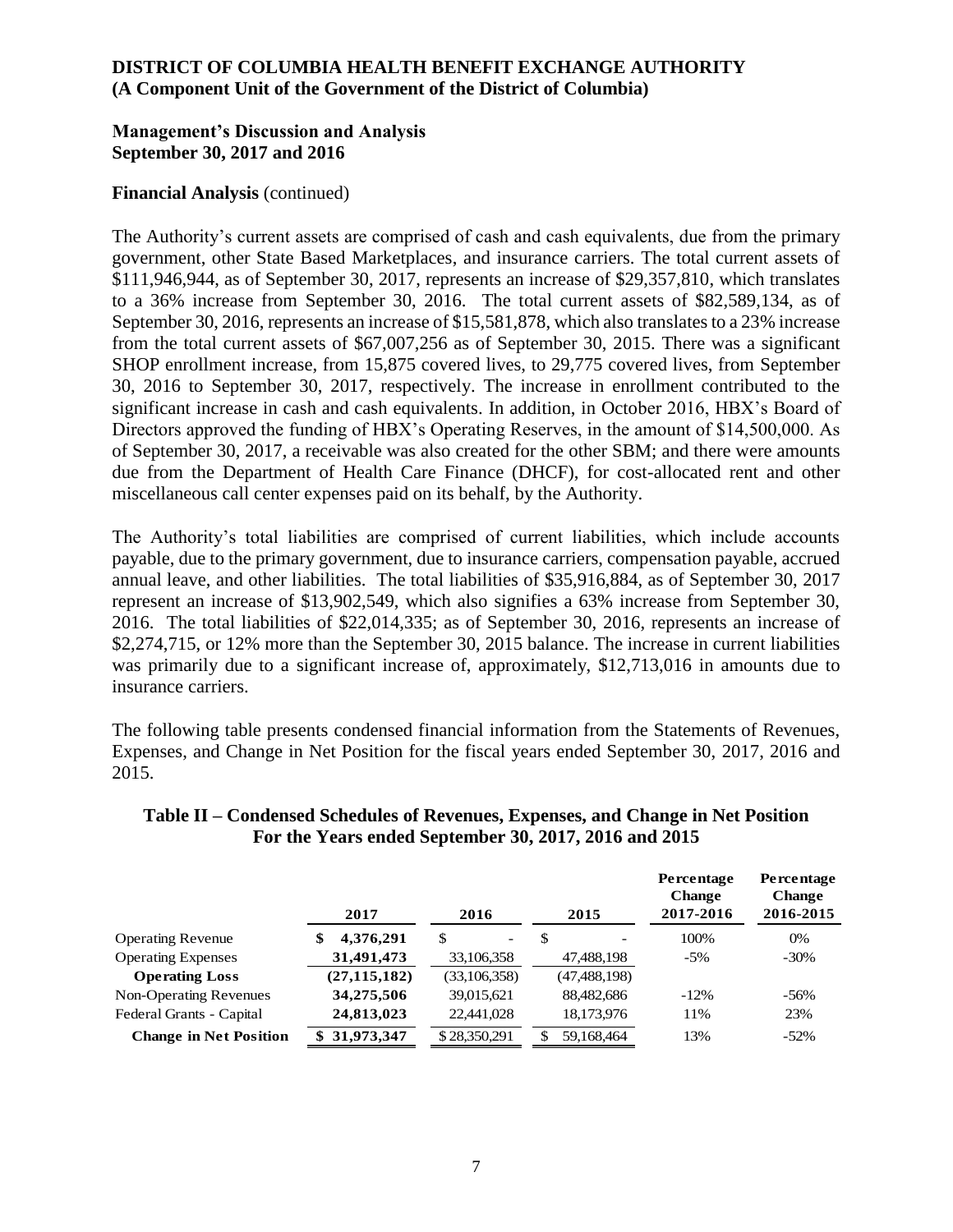## **Management's Discussion and Analysis September 30, 2017 and 2016**

## **Financial Analysis** (continued)

The operating revenues are from the agreement between HBX and the other SBM that was established in the current fiscal year. The revenues generated from inception, to September 30, 2017, were a result of billing the SBM for incurred expenses related to its SHOP. The operating revenues represent reimbursements obtained as result of providing shared information technology systems, and business and customer operational services to the other SBM. During the fiscal years ended September 30, 2017 and 2016 the Authority's operating revenues totaled \$4,376,291 and \$0, respectively.

The non-operating revenues were derived from assessments from insurance carriers and grants provided by the Federal government, for operating and capital purposes. During the fiscal year ended September 30, 2017, the Authority's non-operating revenues and capital contributions totaled \$59,088,529, as compared to \$61,456,649, and \$106,656,662 during the fiscal years ended September 30, 2016 and 2015, respectively. The total cost of the Authority's activities and services were \$31,491,473, \$33,106,358, and \$47,488,198, for the fiscal years ended September 30, 2017, 2016, and 2015, respectively.

There was an overall increase in the Change in Net Position, due to receipt of operating revenues, and reduction in operating expenses; offset by a reduction in non-operating revenues. There was a significant reduction in operating expenses for professional support, since there was a reduction in funding received from Federal grants. As the Federal funding is reduced, HBX spending decreases for marketing/outreach expenses. HBX may be able to recognize cost savings, by renegotiating contracts with outside vendors and other District Agencies.

## **Capital Assets**

The Authority had \$85,620,129, \$69,102,043, and \$54,058,915, in capital assets, net of accumulated depreciation, as of September 30, 2017, 2016, and 2015, respectively. Most of these investments for these periods are related to the development of the DC Health Link IT system and infrastructure, an online marketplace system that allows users to shop, compare, and select health insurance plans. The Authority's net capital assets as of September 30, 2017, increased by \$16,518,086, compared to September 30, 2016, which was primarily due to additions of \$26,460,574, made to the system, which was offset by depreciation expenses of \$9,942,487. The Authority's net capital assets as of September 30, 2016, increased by \$15,043,128, compared to September 30, 2015, which was primarily due to additions of \$22,441,028 made to the system, which was offset by depreciation expenses of \$7,397,900.

The details are presented in Note 4 to the financial statements.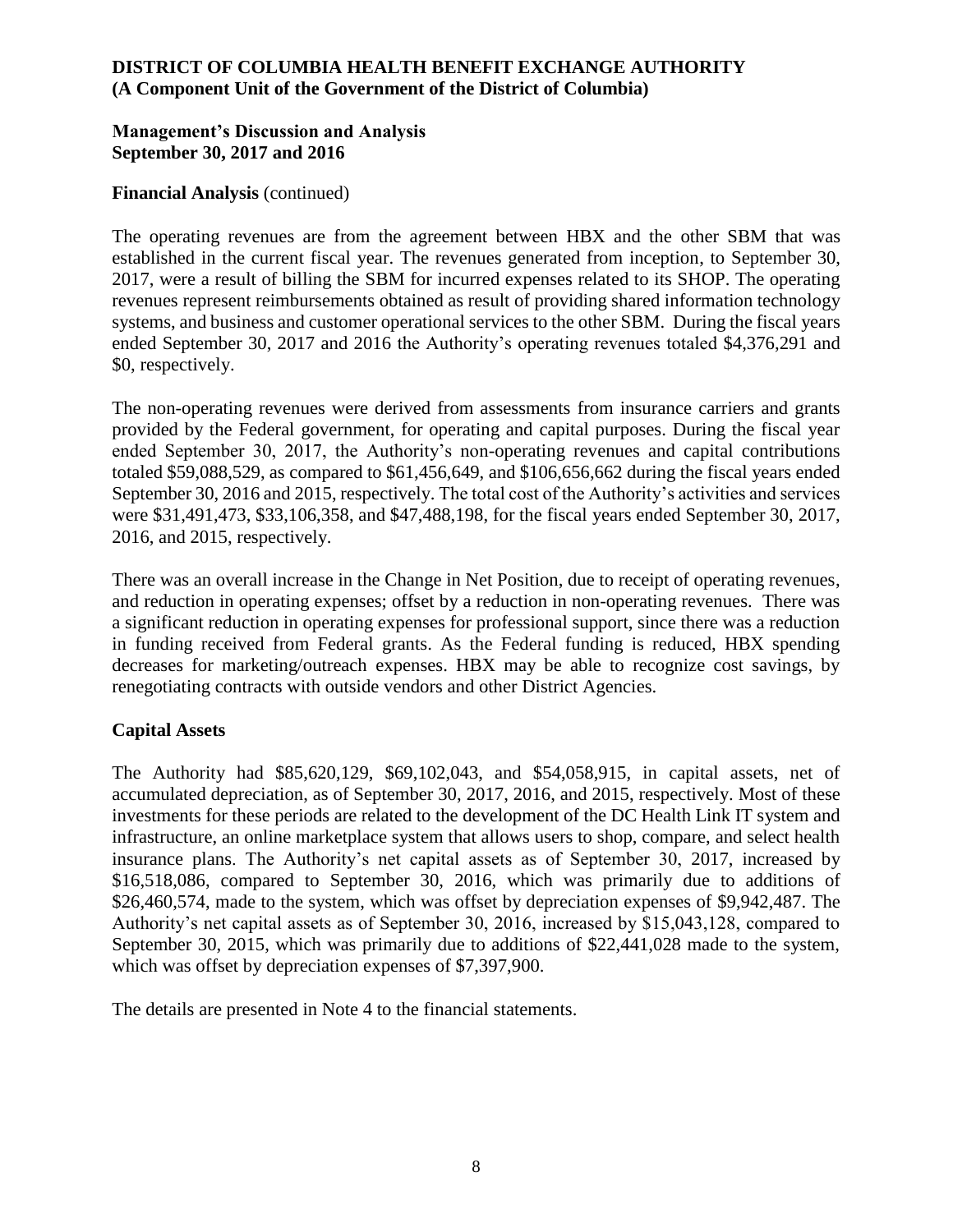#### **Management's Discussion and Analysis September 30, 2017 and 2016**

#### **Budgetary Controls**

The Authority adopts an operating budget, which is approved by its Board of Directors in December of each year, for the subsequent fiscal year. Prior to approval by the Board, the budget is reviewed in detail, and adjusted, if necessary. After approval by the Board of Directors, the Authority is required to submit its annual operating budgets to the Mayor and Council of the District of Columbia, to be included in the District's budgets that are sent to the United States Congress for approval. The budget that is originally loaded into the Authority's Financial Management System is for assessment based spending only. Any grants that are subsequently awarded or extended after the budget has been formulated will be added to the budget as they are known. The Financial Management Division prepares monthly reports for the Board of Directors and its Finance Committee. The reports are reviewed and acted upon each month, to ensure that the Authority complies with its authorized budget levels. The budget for fiscal year 2018 is \$28,142,740 which is 18% less than fiscal year 2017 actual expenses. The decrease was due to change in cost allocation with Medicaid going from a 50/50 split to a 94/6 split with the Authority being responsible for the 6%. In addition, a decrease in costs associated with agreements with other DC Agencies like Department of Human Services (DHS) and Office of Chief Technology Officer (OCTO) and the Authority's ability to move from software licenses to a cloud based system that utilizes open source coding caused a 74% budgetary decrease from fiscal year 2017 to fiscal year 2018. The budget for fiscal year 2017 was \$34,521,266, which is 6% greater than fiscal year 2016. These budgets for fiscal years 2017 and 2018 do not include Federal grant revenues.

### **Economic Outlook**

As of September 30, 2017, all Federal grants were expended. Moving forward, HBX IT systems enhancement spending will substantially decrease. While Federal implementation grants were available for fiscal year 2017 and first quarter of fiscal year 2018, HBX is focused on improving and adding functionality to the DC Health Link. Federal grants also supported new automated systems for handling customer issues. Automated assignment and tracking will help reduce the need for human resources in some cases. Also, HBX has renegotiated several large contracts to achieve cost savings, and continues to look for operational savings with service providers and through partnerships with other entities.

### **Request for Information**

This financial report is designed to provide a general overview of the Authority's finances for all those with an interest in its finances. Additional information regarding the Authority's financial statements may be obtained from the Authority's Executive Director, 1225 I Street, N.W., 4<sup>th</sup> Floor, Washington, DC 20005.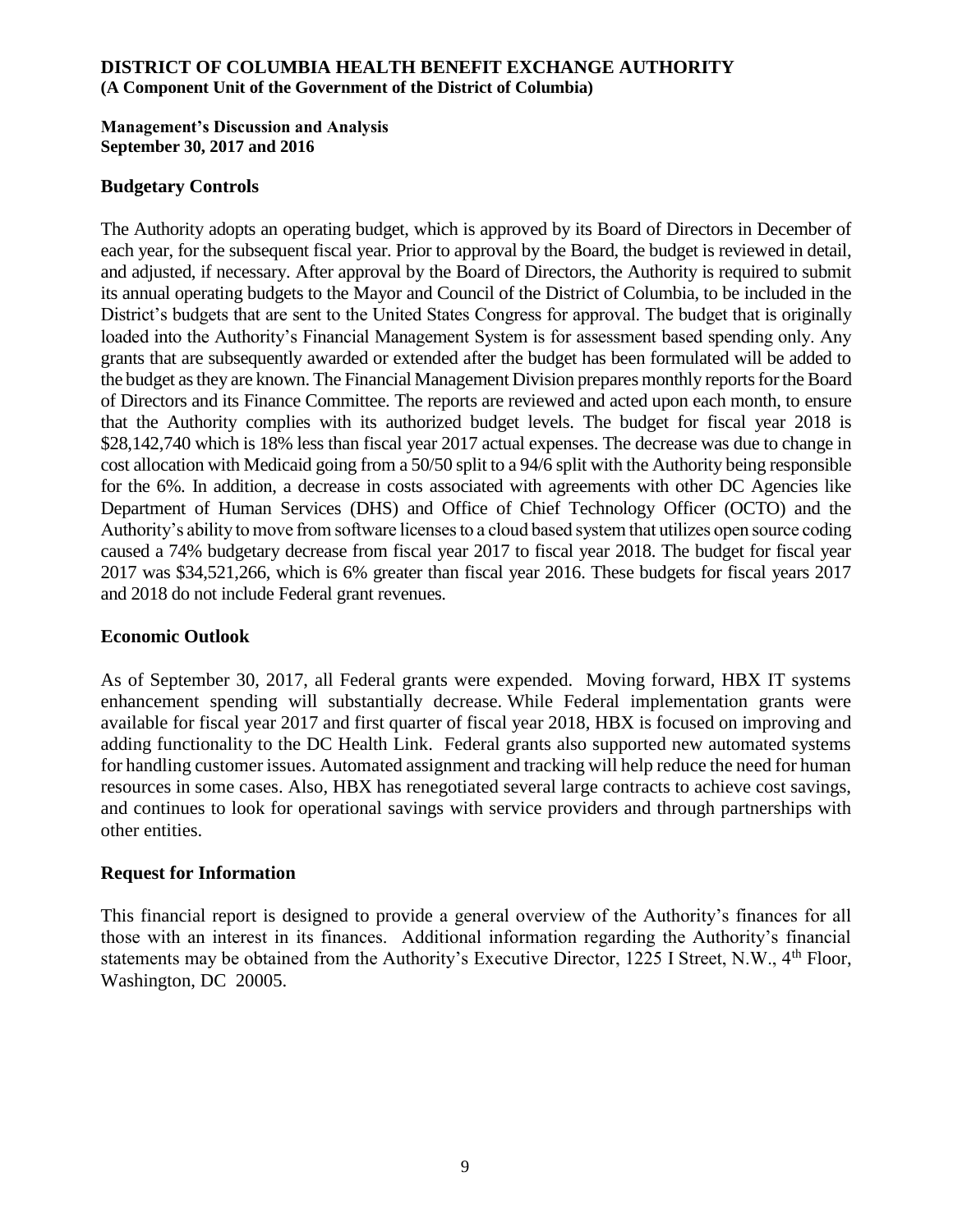### **Statements of Net Position September 30, 2017 and 2016**

|                                      | 2017           | 2016              |
|--------------------------------------|----------------|-------------------|
| <b>ASSETS</b>                        |                |                   |
| Current assets:                      |                |                   |
| Cash and cash equivalents            | \$103,311,069  | 70,140,464<br>\$. |
| Due from the primary government      | 641,845        | 445,541           |
| Due from the Federal government      | 6,513,851      | 6,077,110         |
| Due from the State Based Marketplace | 669,475        |                   |
| Due from insurance carriers, net     | 810,704        | 5,926,019         |
| Total currents assets                | 111,946,944    | 82,589,134        |
| Capital assets:                      |                |                   |
| DC Health Link IT infrastructure     | 112,039,642    | 85,579,068        |
| Less: accumulated depreciation       | (26, 419, 513) | (16,477,025)      |
| Capital assets, net                  | 85,620,129     | 69,102,043        |
| <b>Total Assets</b>                  | 197,567,073    | 151,691,177       |
| <b>LIABILITIES</b>                   |                |                   |
| <b>Current liabilities:</b>          |                |                   |
| Accounts payable                     | 9,469,481      | 8,143,915         |
| Due to the primary government        | 725,567        | 1,011,253         |
| Due to insurance carriers            | 24,591,051     | 11,878,035        |
| Compensation payable                 | 415,188        | 317,034           |
| Accrued annual leave                 | 444,203        | 410,707           |
| Other liabilities                    | 271,394        | 253,391           |
| <b>Total Liabilities</b>             | 35,916,884     | 22,014,335        |
| <b>NET POSITION</b>                  |                |                   |
| Net investment in capital assets     | 85,620,129     | 69,102,043        |
| Unrestricted net position            |                |                   |
| Assigned                             | 14,500,000     |                   |
| Unassigned                           | 61,530,060     | 60,574,799        |
| <b>Total Net Position</b>            | \$161,650,189  | \$129,676,842     |

The accompanying notes are an integral part of these financial statements.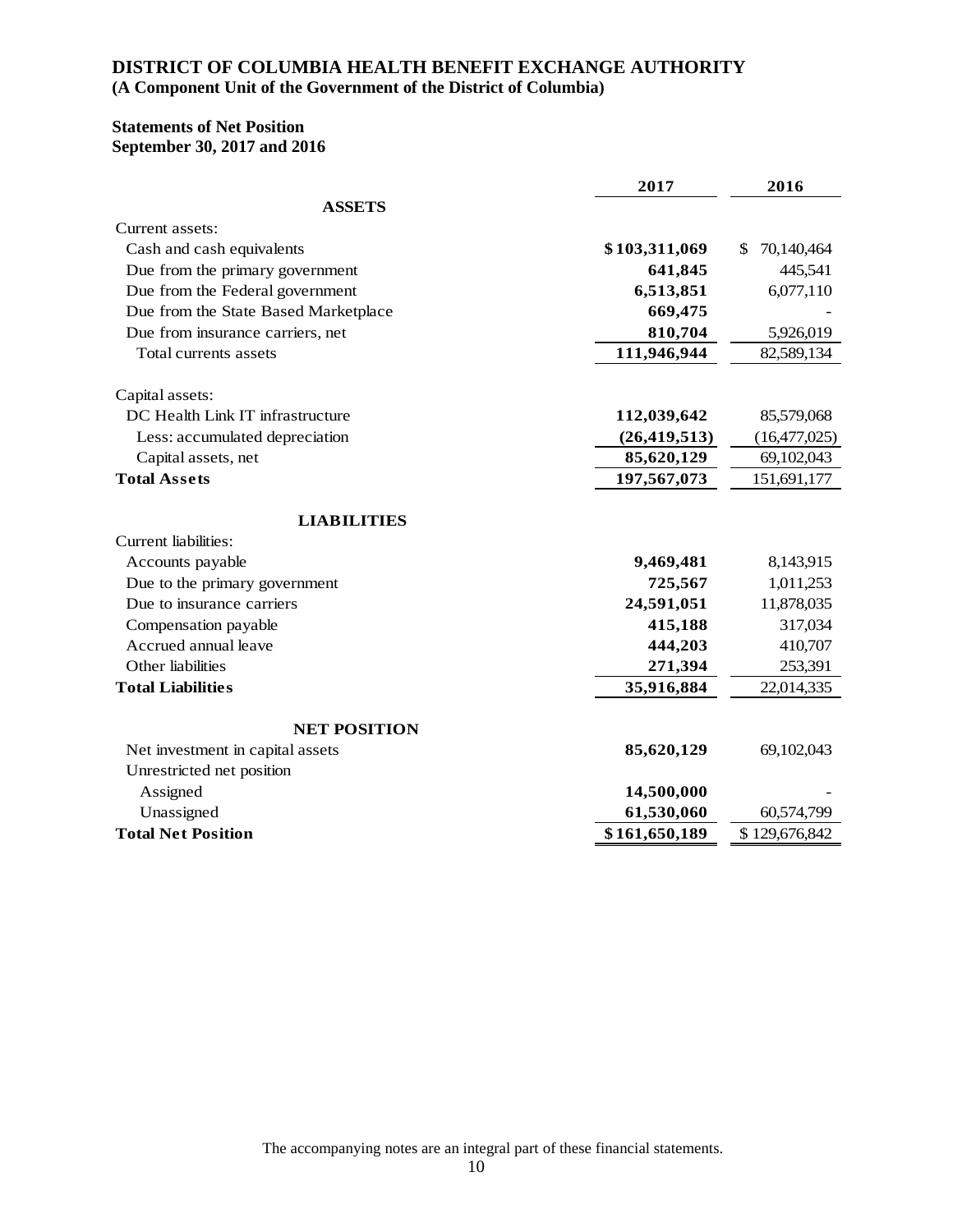### **DISTRICT OF COLUMBIA HEALTH BENEFIT EXCHANGE AUTHORITY**

#### **(A Component Unit of the Government of the District of Columbia)**

#### **Statements of Revenues, Expenses, and Change in Net Position For the Years Ended September 30, 2017 and 2016**

|                                                      | 2017            | 2016           |  |
|------------------------------------------------------|-----------------|----------------|--|
| <b>Operating Revenues:</b>                           | \$<br>4,376,291 | \$             |  |
| <b>Operating Expenses:</b>                           |                 |                |  |
| <b>Salaries</b>                                      | 9,996,628       | 8,296,696      |  |
| Telephone                                            | 343,882         | 237,831        |  |
| Supplies and materials                               | 42,253          | 30,959         |  |
| IT and communications                                | 4,746,657       | 9,533,544      |  |
| Eligibility and enrollment support                   | 757,804         | 1,800,443      |  |
| Consumer education and outreach                      | 1,268,876       | 503,632        |  |
| Building and equipment rental                        | 1,810,222       | 1,121,883      |  |
| Professional support                                 | 2,351,513       | 3,241,127      |  |
| General and administrative                           | 231,150         | 942,343        |  |
| Depreciation expense                                 | 9,942,488       | 7,397,900      |  |
| <b>Total Operating Expenses</b>                      | 31,491,473      | 33,106,358     |  |
| Operating loss                                       | (27, 115, 182)  | (33, 106, 358) |  |
| <b>Non-Operating Revenues:</b>                       |                 |                |  |
| Assessments                                          | 32,261,623      | 30,261,358     |  |
| Federal grants - non-capital                         | 1,976,140       | 8,749,767      |  |
| Interest and fees                                    | 37,743          | 4,496          |  |
| <b>Total Non-Operating Revenues</b>                  | 34,275,506      | 39,015,621     |  |
| Change in net position before Federal capital grants | 7,160,324       | 5,909,263      |  |
| Federal grants - capital (Note 8)                    | 24,813,023      | 22,441,028     |  |
| Change in net position                               | 31,973,347      | 28,350,291     |  |
| Net position - beginning of year                     | 129,676,842     | 101,326,551    |  |
| Net position - End of Year                           | \$161,650,189   | \$129,676,842  |  |

The accompanying notes are an integral part of these financial statements.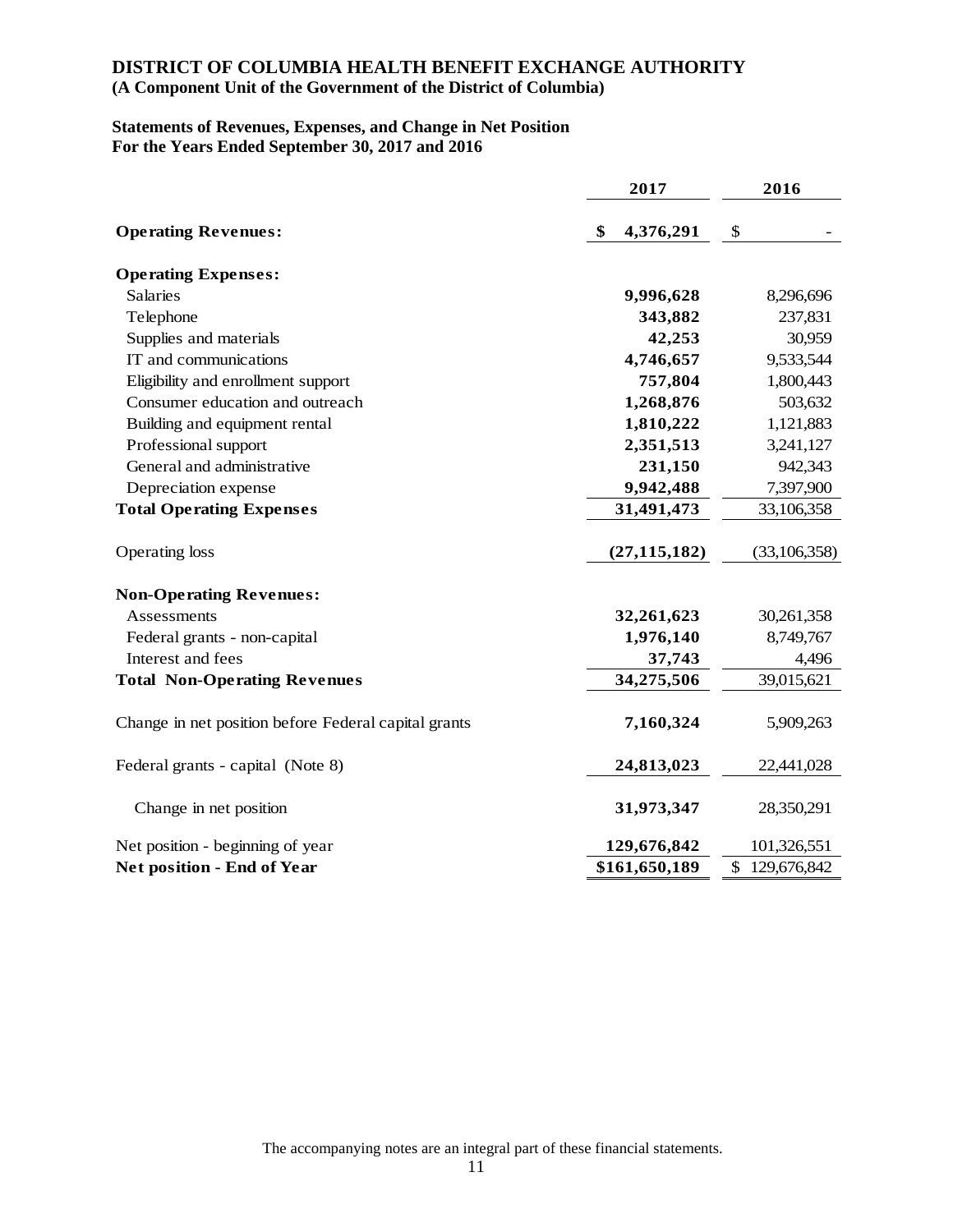#### **DISTRICT OF COLUMBIA HEALTH BENEFIT EXCHANGE AUTHORITY**

**(A Component Unit of the Government of the District of Columbia)**

#### **Statements of Cash Flows For the Years Ended September 30, 2017 and 2016**

|                                                                                                     | 2017              | 2016                          |
|-----------------------------------------------------------------------------------------------------|-------------------|-------------------------------|
| Cash flows from operating activities:                                                               |                   |                               |
| Payment to employees                                                                                | (9,864,978)<br>\$ | \$<br>(8,187,039)             |
| Payment to suppliers                                                                                | (10, 423, 095)    | (22,026,413)                  |
| Receipts from customers                                                                             | 3,706,816         |                               |
| Net cash flows from operating activities                                                            | (16, 581, 257)    | (30,213,452)                  |
| <b>Cash flows from investing activities:</b>                                                        |                   |                               |
| Proceeds from interest and fees                                                                     | 37,743            | 4,496                         |
| Cash flows from noncapital financing activities:                                                    |                   |                               |
| Proceeds from assessments                                                                           | 37,394,941        | 26,886,374                    |
| Premiums received on behalf of insurance carriers, net                                              | 12,713,016        | 5,807,098                     |
| Proceeds from federal grants - non-capital                                                          | 1,976,140         | 8,749,767                     |
| (Payments to)/advances from primary government                                                      | (285, 686)        | 316,817                       |
| Net cash flows from noncapital financing activities                                                 | 51,798,411        | 41,760,056                    |
| Cash flows from capital and related financing activities:<br>Proceeds from federal grants - capital | 24,376,282        | 29,383,997                    |
| Acquisition of capital assets                                                                       | (26, 460, 574)    | (22, 441, 028)                |
| Net cash flows from capital and related financing activities                                        | (2,084,292)       | 6,942,969                     |
| Net increase in cash and cash equivalents                                                           | 33,170,605        | 18,494,069                    |
| Cash and cash equivalents, beginning of the year                                                    | 70,140,464        | 51,646,395                    |
| Cash and cash equivalents, end of year                                                              | \$103,311,069     | 70,140,464<br>\$              |
| Reconciliation of operating loss to net cash flows<br>from operating activities:                    |                   |                               |
| Operating loss                                                                                      | \$ (27, 115, 182) | (33,106,358)<br>\$            |
| Adjustments to reconcile operating loss to net<br>cash flows from operating activities              |                   |                               |
| Depreciation expense                                                                                | 9,942,488         | 7,397,900                     |
| Effect of changes in non-cash operating assets and liabilities:                                     |                   |                               |
| Due from primary government                                                                         | (196, 304)        | (445,541)                     |
| Accounts payable                                                                                    | 1,325,566         | (4,169,110)                   |
| Compensation payable                                                                                | 98,154            | 50,678                        |
| Accrued annual leave                                                                                | 33,496            | 58,979                        |
| Due from the State Based Marketplace                                                                | (669, 475)        |                               |
| Net cash flows from operating activities                                                            | \$(16,581,257)    | $\mathcal{S}$<br>(30,213,452) |

The accompanying notes are an integral part of these financial statements.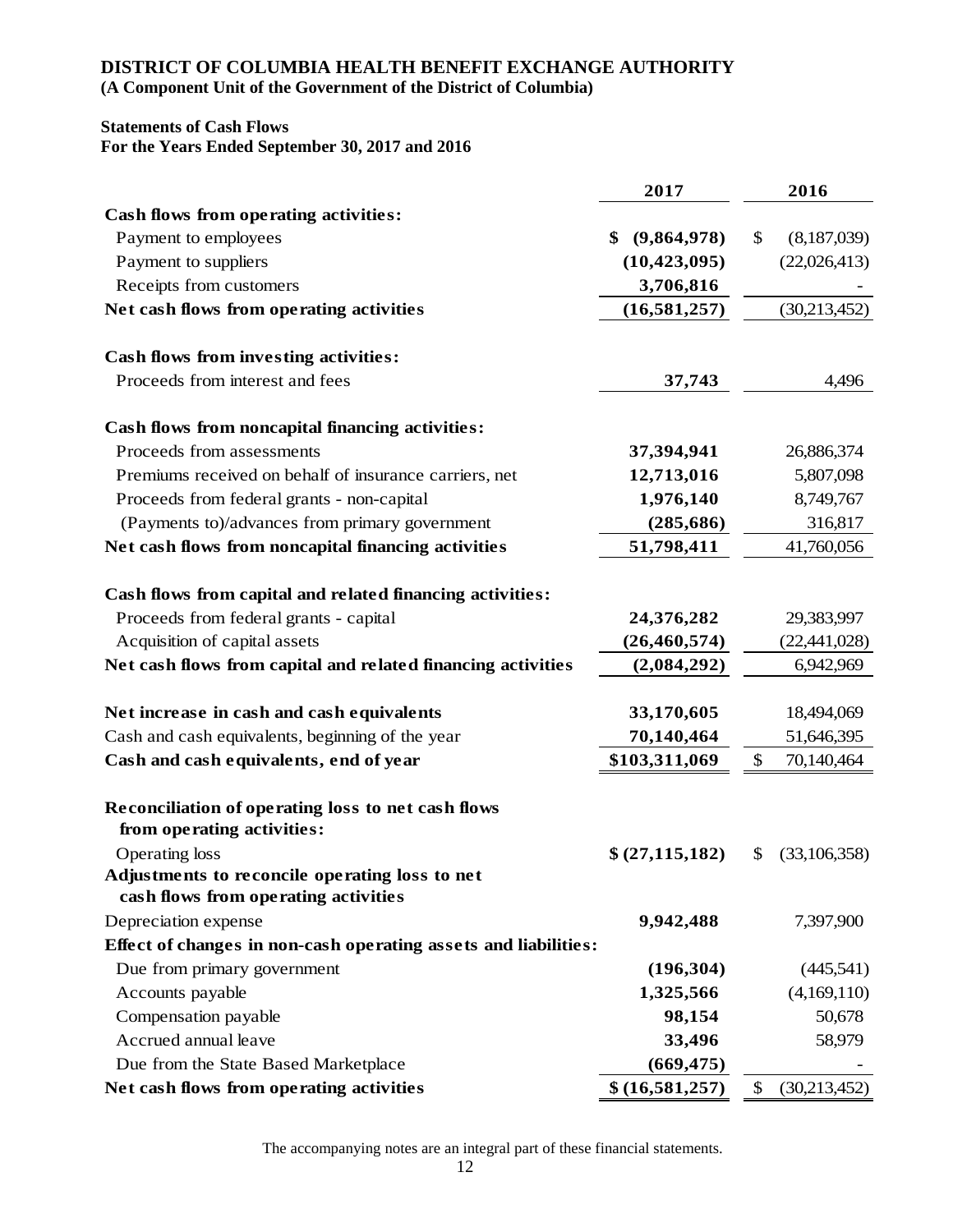### **Notes to Financial Statements September 30, 2017 and 2016**

## **1. SUMMARY OF SIGNIFICANT ACCOUNTING POLICIES**

#### **Background**

The District of Columbia Health Benefit Exchange Authority (the Authority or HBX) was established, pursuant to Section 3 of the Health Benefit Exchange Authority Establishment Act of 2011, which became effective on March 2, 2012 (D.C. Law 19-0094). The Authority began operations on October 1, 2012.

HBX's mission is to implement and administer a health care exchange program in the District of Columbia, in accordance with the Patient Protection and Affordable Care Act (the Affordable Care Act or PPACA), thereby ensuring access to quality and affordable health care to all District residents.

The health care exchange program is designed to provide individuals and small employers with the ability to find affordable and easier-to-understand health insurance, and assist small employers in purchasing qualified health benefit plans for their employees. The Authority also serves to facilitate the purchase of qualified health plans and assist individuals and groups in accessing premium assistance tax credits, and cost-sharing reductions.

To fulfill its purpose, as mandated by law, the Authority manages the DC Health Link, an online marketplace created for individuals, families, and small business owners and their employees in the District of Columbia to shop, compare, and select health insurance that meets their health needs and budgets. District residents, and small business owners and their employees can use the DC Health Link to apply for coverage, determine whether they are eligible for help to lower the cost of their insurance, compare options, and enroll in a plan of their choice. Each application for financial assistance through the DC Health Link also checks eligibility for Medicaid.

### **Financial Reporting Entity**

For financial reporting purposes, the Authority is reported as a discretely presented component unit of the District of Columbia government. Consistent with the authoritative guidance of the Governmental Accounting Standards Board (GASB), the following criteria are used to determine an entity's financial reporting status:

- The organization is a legally separate entity.
- The District of Columbia appoints a voting majority of the organization's board.

There is a financial benefit/burden relationship between the District of Columbia and the organization, and the District of Columbia is able to impose its will on the organization.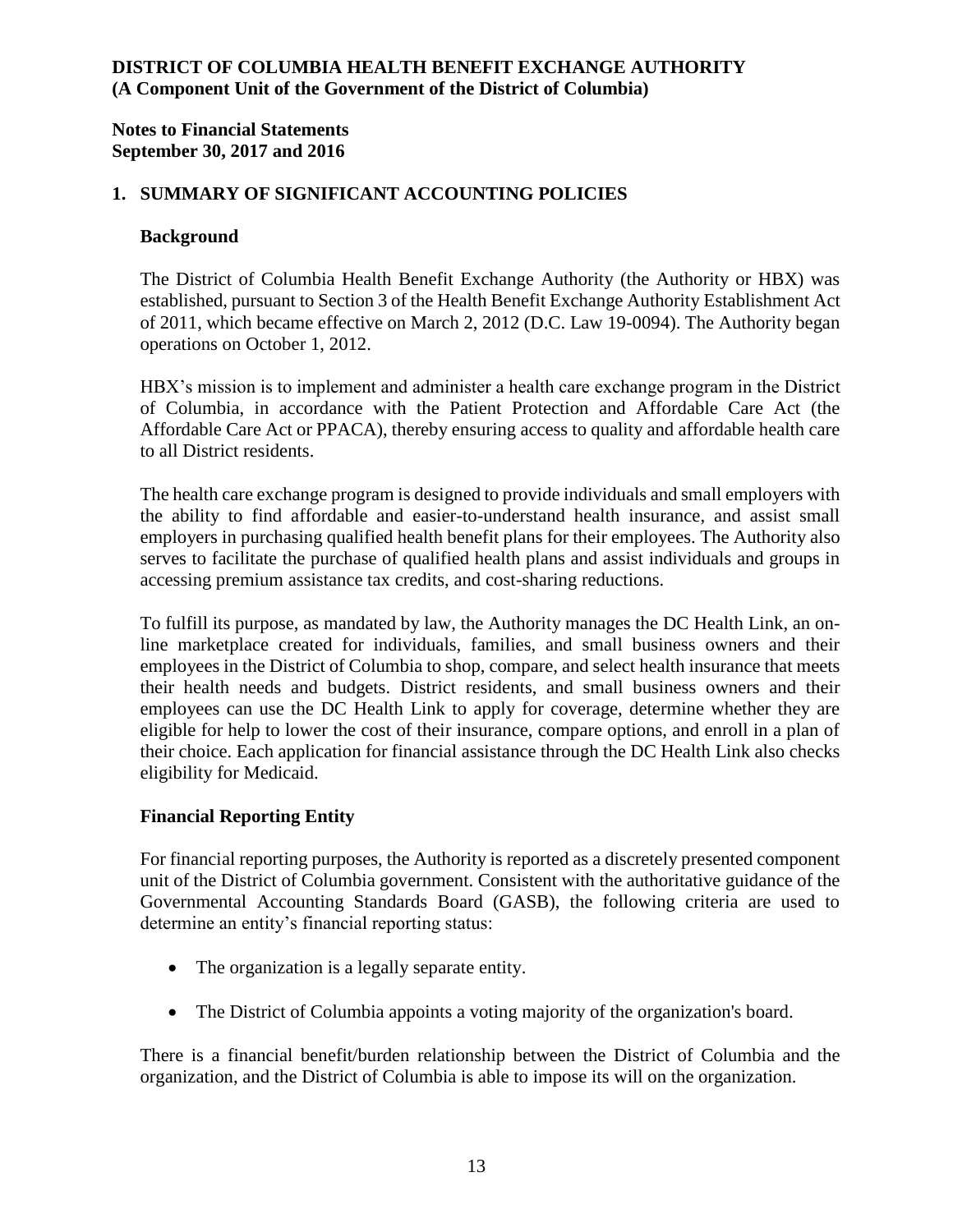### **Notes to Financial Statements September 30, 2017 and 2016**

## **1. SUMMARY OF SIGNIFICANT ACCOUNTING POLICIES** (continued)

### **Financial Reporting Entity** (continued)

The Authority is reported as a discretely presented component unit of the District of Columbia because the District of Columbia is able to approve or modify the Authority's budgets and may overrule, veto, or modify certain decisions made by the Authority's governing board (e.g., the awarding of contracts valued at \$1 million or more). Therefore, the District of Columbia is able to impose its will on the Authority. Also, the governing Council of the government of the District must approve the rules adopted by the Authority, thereby demonstrating the District of Columbia's ability to modify or approve the implementing and appeals regulation related to the assessment charged by the Authority.

### **Basis of Presentation**

The accompanying financial statements of HBX have been prepared in accordance with U.S. Generally Accepted Accounting Principles (GAAP), as prescribed by the Government Accounting Standards Board (GASB). The Authority has prepared Statements of Net Position; Statements of Revenues, Expenses, and Change in Net Position; and Statements of Cash Flows, along with the required supplementary information titled "Management's Discussion and Analysis," which precedes the financial statements.

The Authority's financial transactions are accounted for as an enterprise fund in the District's financial statements. The accompanying financial statements are only those of the Authority, and are not intended to present the financial position, changes in financial position, and cash flows of the District, taken as a whole. The District provides certain legal, central, accounting, and other services to the Authority. The costs and revenues associated with these services are not reflected in these financial statements.

### **Measurement Focus and Basis of Accounting**

The Authority's transactions and business events are accounted for, using a flow of economic resources measurement focus. Under this measurement focus, all assets, and liabilities associated with HBX's operations are included on the Statements of Net Position. The net position of the Authority is further categorized into net investment in capital assets and unrestricted net position.

The Authority prepares its financial statements, using the accrual basis of accounting. Under this basis of accounting, revenues are recognized when earned and expenses are recognized when a liability is incurred, regardless of the timing of the related cash flows. Grants and similar items are recognized when all eligibility requirements imposed by the provider have been met.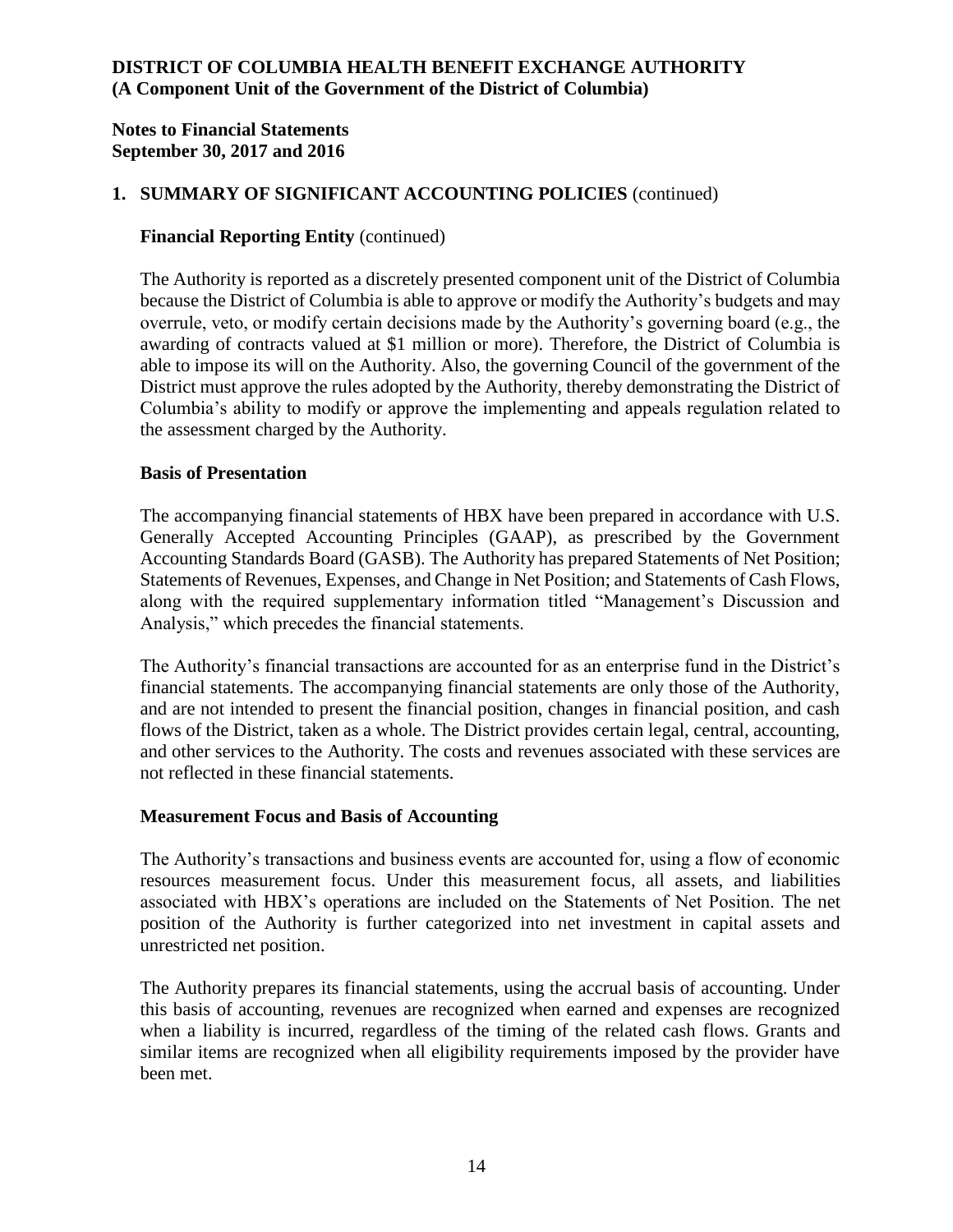### **Notes to Financial Statements September 30, 2017 and 2016**

## **1. SUMMARY OF SIGNIFICANT ACCOUNTING POLICIES** (continued)

#### **Reclassification**

Certain prior year amounts have been reclassified to conform to the current year's presentation.

#### **Cash and Cash Equivalents**

Cash equivalents are short-term, highly liquid investments that are readily convertible to known amounts of cash, and mature in such a short period of time that their values are effectively immune from changes in interest rates. The Authority considers all highly liquid investments with an original maturity of 90 days or less when purchased to be cash equivalents.

#### **Capital Assets and Depreciation**

The Authority defines capital assets as classes of assets with an initial aggregate cost of more than \$5,000, and an estimated useful life in excess of one year. Such assets are to be recorded at historical cost or estimated historical cost if purchased or constructed.

The estimated useful lives for capital assets are as follows:

| <b>Asset Class</b>                    | <b>Estimated Useful Life</b>            |
|---------------------------------------|-----------------------------------------|
| <b>Internally Developed Software</b>  | $3 - 10$ years                          |
| <b>Equipment and Machinery</b>        | $5 - 10$ years                          |
| <b>Furniture and Fixtures</b>         | 5 years                                 |
| Vehicles (and Other Mobile Equipment) | $5 - 12$ years                          |
| Leasehold Improvements                | 10 years, not to exceed the term of the |
|                                       | lease                                   |

Depreciation is calculated on each class of depreciable property, using the straight-line method. The Authority commenced depreciating the DC Health Link's computer system beginning in fiscal year 2014, which was the date the system was put into service. Depreciation expense as of September 30, 2017 and 2016 was \$9,942,487 and \$7,397,900, respectively.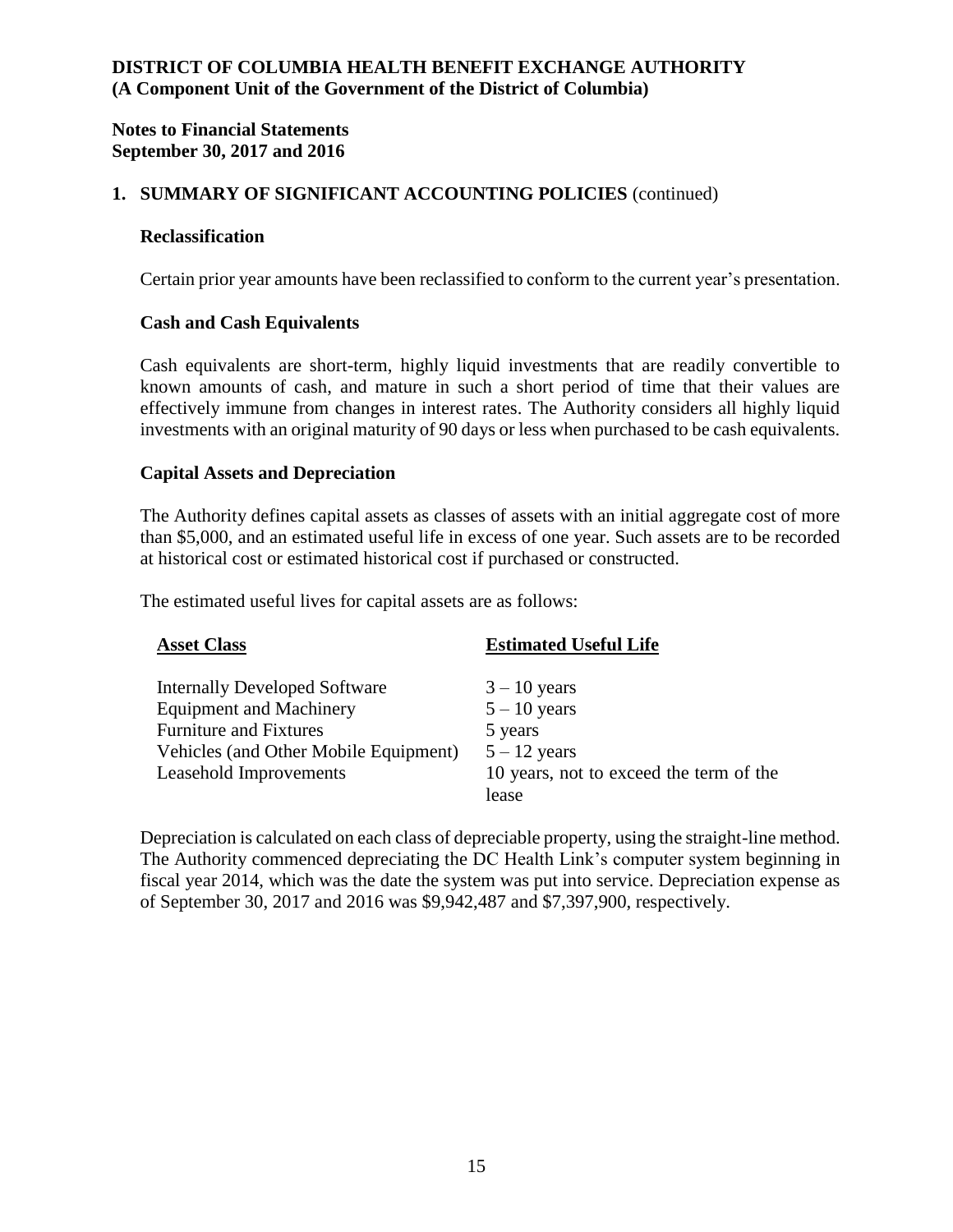### **Notes to Financial Statements September 30, 2017 and 2016**

## **1. SUMMARY OF SIGNIFICANT ACCOUNTING POLICIES** (continued)

### **Operating and Non-Operating Revenues and Expenses**

Revenues and expenses are distinguished between operating and non-operating items. The Authority is authorized to generate revenues through various sources, including user fees, licensing fees, and other assessments on health carriers selling qualified dental plans or qualified health plans in the District of Columbia.

Operating revenues generally result from providing services in connection with the Authority's principal ongoing operations. The Authority generated operating revenues, which solely represented reimbursements obtained as result of providing shared information technology system, and business and customer operational services to another State Based Marketplace (SBM).

Operating expenses include all costs associated with assisting individuals and employers in finding affordable and understandable health insurance, facilitating the purchase and sale of qualified health plans, helping employers enroll their employees in qualified health plans, providing a transparent marketplace for health benefit plans, assisting persons in accessing programs, premium assistance tax credits, cost sharing reductions, and educating consumers. Operating expenses also include costs associated with maintenance of the other SBM's SHOP.

All revenues and expenses not meeting these definitions are reported as non-operating revenues and expenses.

It is the policy of the Authority to use restricted resources first, followed by unrestricted, when expenses are incurred for purposes for which any of these resources are available. Therefore, the Authority considers restricted amounts to have been spent when expenditures are incurred for purposes for which both restricted and unrestricted net position is available.

### **Compensated Absences**

Employees accumulate unused sick leave, with no maximum limitation. Annual leave may be accumulated up to 240 hours, regardless of the employee's length of service.

Accumulated annual leave is recorded as an expense and liability, as the benefit accrues to the employees. HBX does not record a liability for accumulated sick leave; however, at the time of retirement, those who are civil service employees with unused sick leave may use the balance of their leave to determine employees' years of service.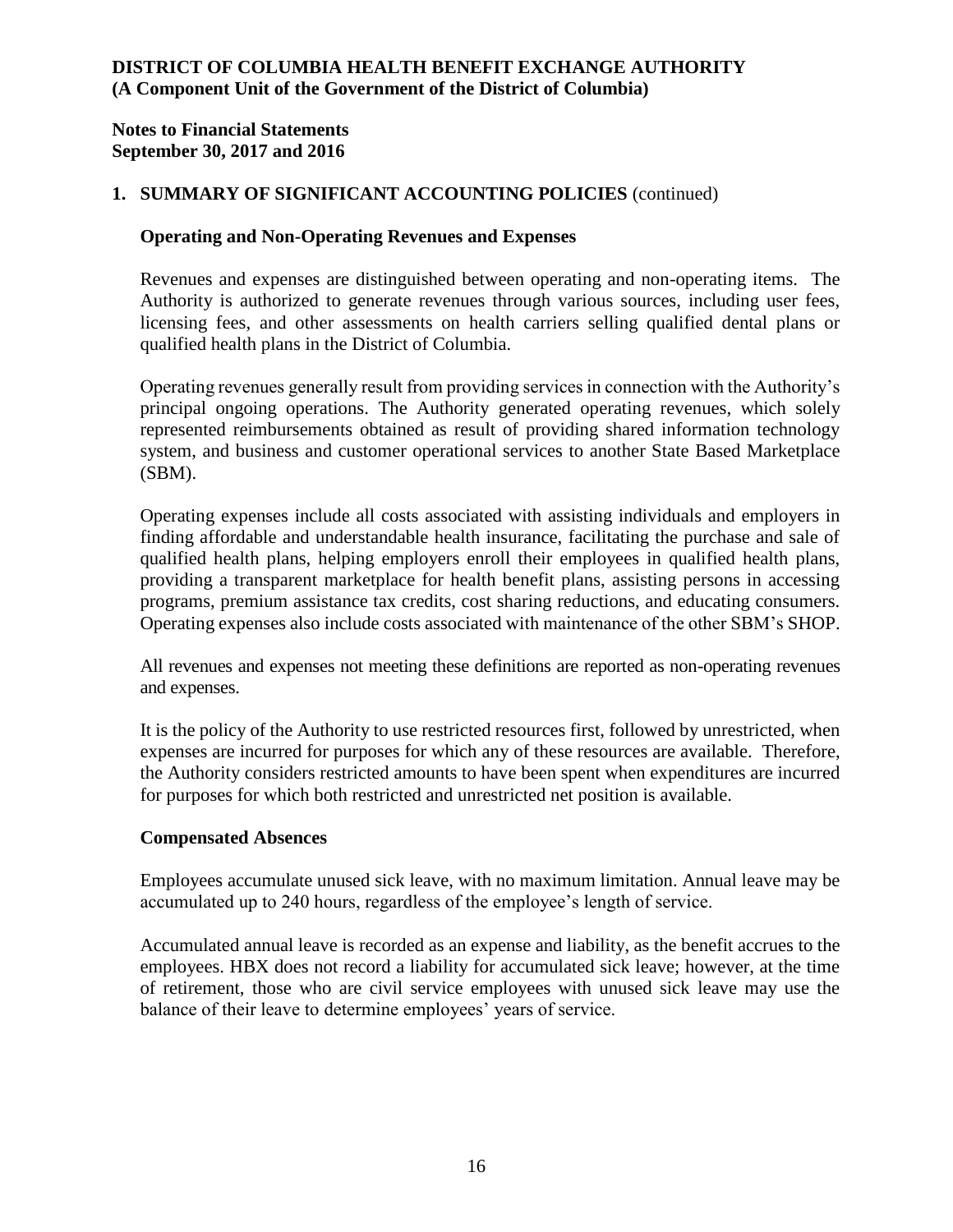### **Notes to Financial Statements September 30, 2017 and 2016**

## **1. SUMMARY OF SIGNIFICANT ACCOUNTING POLICIES** (continued)

### **Post-Employment Benefits**

Full-time employees receive pension benefits through the Social Security System, and/or the District of Columbia's Retirement Programs.

Under the provisions of D.C. Official Code § 1-626.05, the District of Columbia sponsors a defined contribution pension plan (Internal Revenue Code Section 401(a) Plan) for permanent full-time employees, pursuant to § 401(a) of the Internal Revenue Code (26 U.S.C. § 401). The Authority's employees are eligible to participate in this plan after one year of employment with the District, and they do not contribute to the plan. The Authority contributes 5% of base salaries for eligible employees in each pay period. During the fiscal years ended September 30, 2017 and 2016, the Authority contributed \$342,409 and \$289,302, respectively, on behalf of the Authority's employees. Contributions and earnings vest incrementally, beginning after two years of employment, including a one-year waiting period; and vest fully after five years of employment, including the one-year waiting period. Contributions and earnings are forfeited for the period of service during which the employee does not achieve incremental vesting, if separation occurs before five years of credited employment. The forfeited contributions and earnings during fiscal years ended September 30, 2017 and 2016 were \$13,092 and \$11,126, respectively.

The Authority's employees may also participate in the District of Columbia's deferred compensation plan, established under D.C. Code § 47-3601 in accordance with IRC Section 457. Employees are able to defer the lesser of \$18,000, or 100% of includable compensation, in calendar years 2017 and 2016. A special catch-up provision is also available to the participant that allows them to make up or catch up for prior years in which they did not contribute the maximum amount to the plan. The "catch-up" limit is the lesser of: (a) twice the annual contribution limit, \$36,000, or (b) the annual contribution limit for the year, plus underutilized amounts from prior taxable years. An additional deferral of \$6,000 is available to participants who are at least 50 years old before the end of the calendar year. Contributions are not assets of the District and the District has no further liability to the plan.

The District of Columbia's defined contribution and deferred compensation plans are administered by ICMA-RC.

## **Contractual Commitments**

The Authority's contractual commitments are primarily associated with the capital projects related to the development of the online health insurance marketplace, DC Health Link. Outstanding contractual commitments related to the capital projects as of September 30, 2017 were \$20,438,915.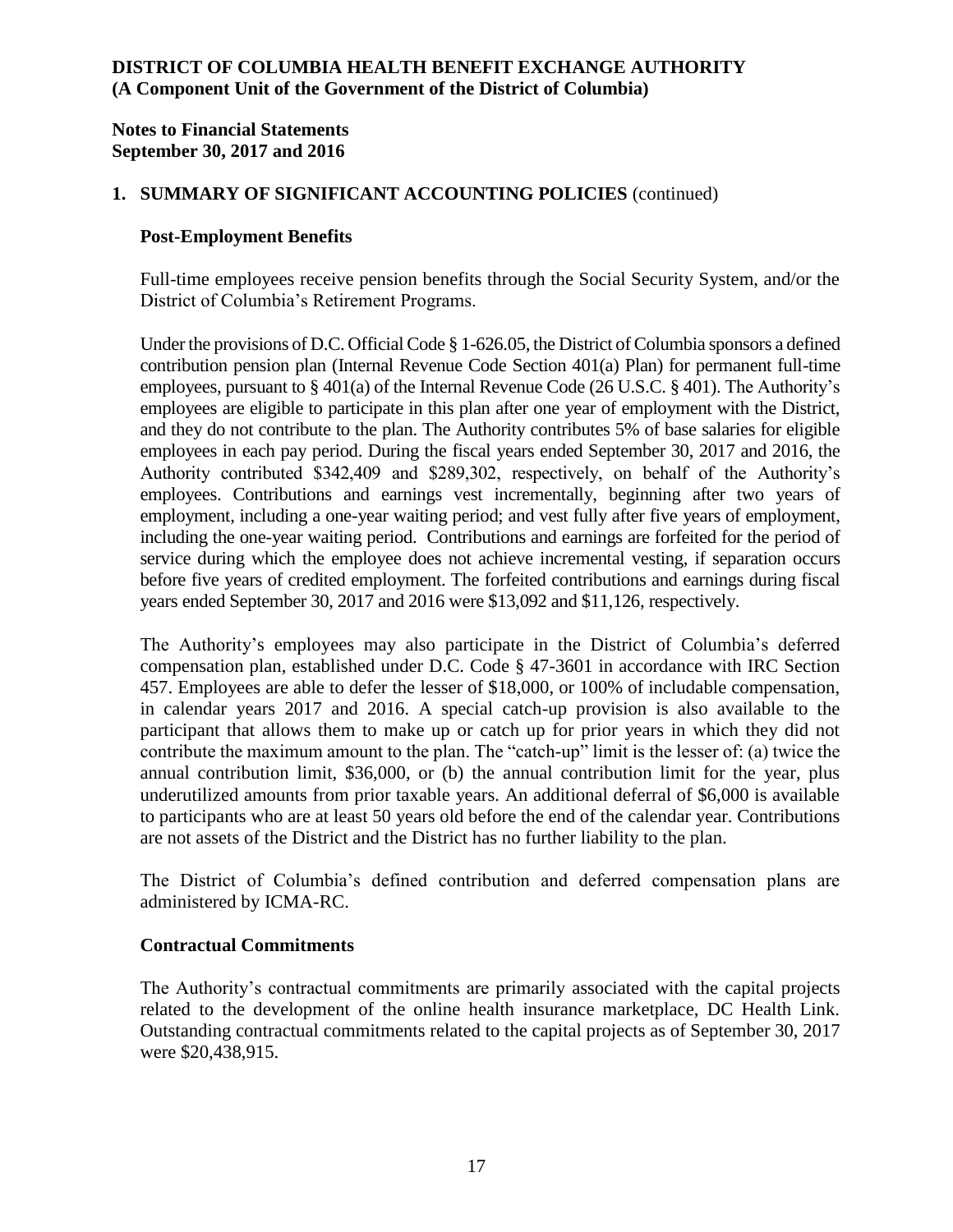**Notes to Financial Statements September 30, 2017 and 2016**

### **1. SUMMARY OF SIGNIFICANT ACCOUNTING POLICIES** (continued)

#### **Net Position and Reserves**

The Authority reports in its financial statements, Net Position in aggregate amounts for five (5) classifications of Net Position balances, based on the constraints imposed on the use of these resources. The non-spendable Net Position balance classification includes amounts that cannot be spent, because they are either (a) not in spendable form - prepaid items or inventories; or (b) legally or contractually required to be maintained intact. The spendable portion of the fund balance comprises the remaining four (4) classifications: restricted, committed, assigned, and unassigned.

Restricted Net Position is used for amounts that are restricted to specific purposes either by a) constraints placed on the use of resources by creditors, grantors, contributors, or laws or regulations of other governments; or b) imposed by law, through enabling legislation. Committed Net Position is used when there are amounts comprised of unrestricted funds, used for a specific purpose, pursuant to constraints imposed by formal action of the Executive Board and that remain binding, unless removed by the Executive Board by subsequent formal action. Assigned Net Position is used when there are amounts that are constrained by the Executive Board's intent to be used for specific purposes, but are neither restricted nor committed; and include all remaining amounts (except for negative balances) that are reported in governmental funds, other than the General Fund, that are not classified as non-spendable, restricted, or committed. Unassigned Net Position is used when there are residual amounts not reported in any other classification.

The Authority adopted a long-term plan for financial sustainability. As part of that plan, a policy on Reserve Fund was created to address spendable fund balance. The policy has two categories of reserves: Operating and Capital. Operating reserve is funded, using 6 to 9 months of the previous year's Council approved budget. The Authority's board-assigned operating reserve was \$14,500,000 and \$0, as of September 30, 2017 and 2016, respectively. Capital reserves are authorized to be funded up to \$20 million, after the full funding of Operating Reserves. There were no board-assigned Capital reserves for the fiscal years ended September 30, 2017 and 2016.

When multiple categories of funds are available for an expenditure; such as a capital project being funded by a combination of grant funds, funds set aside by HBX, and unassigned reserves, HBX will spend project funds from the most restricted category first (i.e., grant funds). When the most restricted funds have been spent on the project, then funds will be spent from the next most restrictive category (i.e., committed or assigned fund balance), continuing this pattern until all project funds have been expended.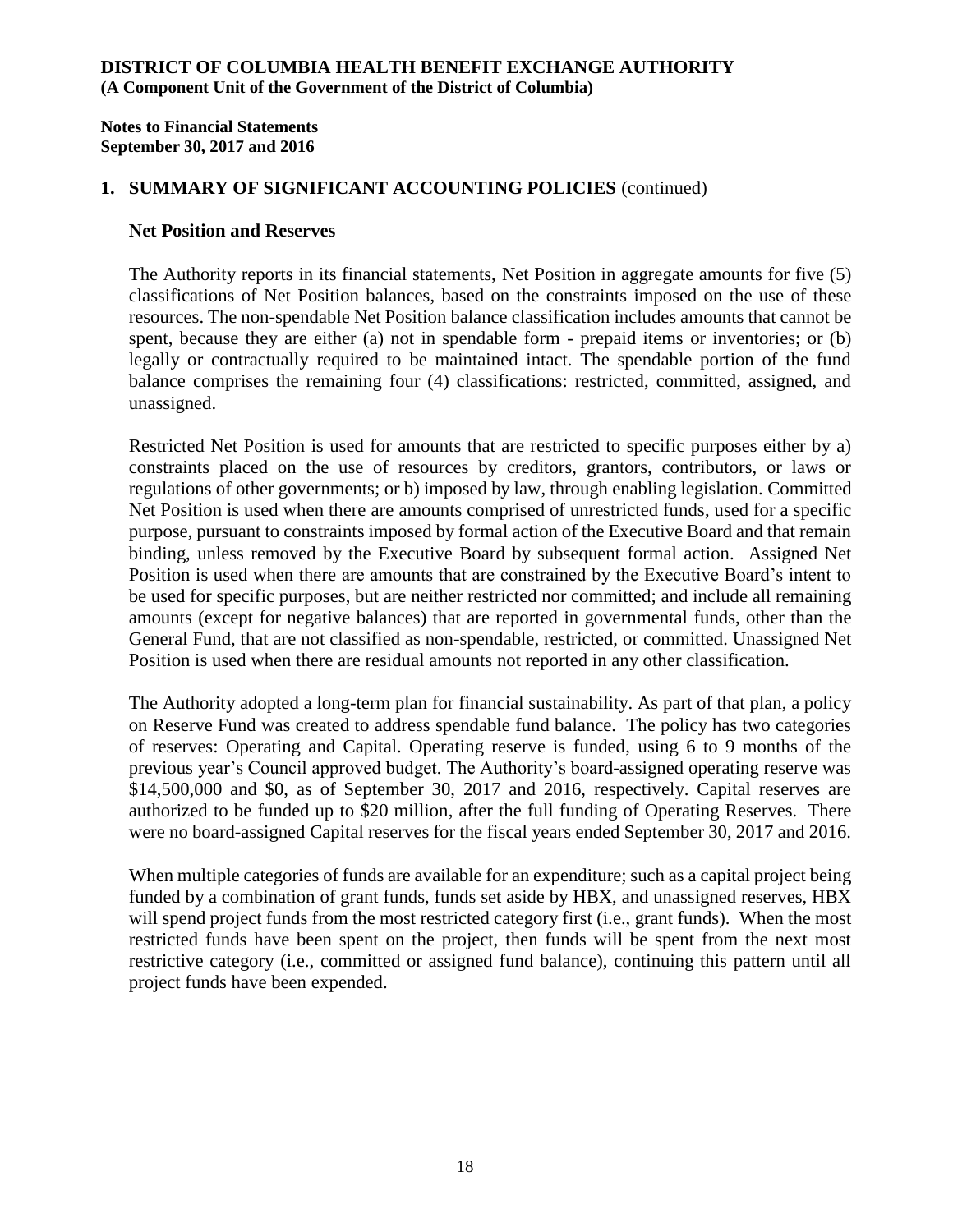**Notes to Financial Statements September 30, 2017 and 2016**

### **1. SUMMARY OF SIGNIFICANT ACCOUNTING POLICIES** (continued)

#### **New Accounting Pronouncements**

In Fiscal year 2017, GASB issued GASB Statement No. 75, *Accounting and Financial Reporting for Postemployment Benefits Other Than Pensions*; GASB No. 81, *Irrevocable Split-Interest Agreements*; GASB No. 82, *Pension Issues - an Amendment of GASB Statements No. 67, No. 68, and No. 73*; GASB No. 85, *Omnibus 2017*; and GASB No. 86, *Certain Debt Extinguishment Issues* effective for the year ending June 30, 2018; GASB No. 83*, Certain Asset Retirement Obligations* effective for the year ending June 30, 2019; GASB No. 84, *Fiduciary Activities* effective for the year ending June 30, 2020, and GASB No. 87, *Leases* effective for the year ending June 30, 2021.

The Authority has not completed the process of evaluating the impact that will result from adopting these GASB statements, but does not expect these GASB statements would have a material effect on the financial statements. The Authority will be adopting these GASB statements, as applicable, by their effective date.

#### **Use of Estimates**

The preparation of financial statements, in conformity with GAAP, requires management to make estimates and assumptions that affect the reported amount of assets and liabilities, disclosures of contingent assets and liabilities at the date of the financial statements, and the reported amounts of revenues and expenses during the reporting period. Actual results could differ from those estimates.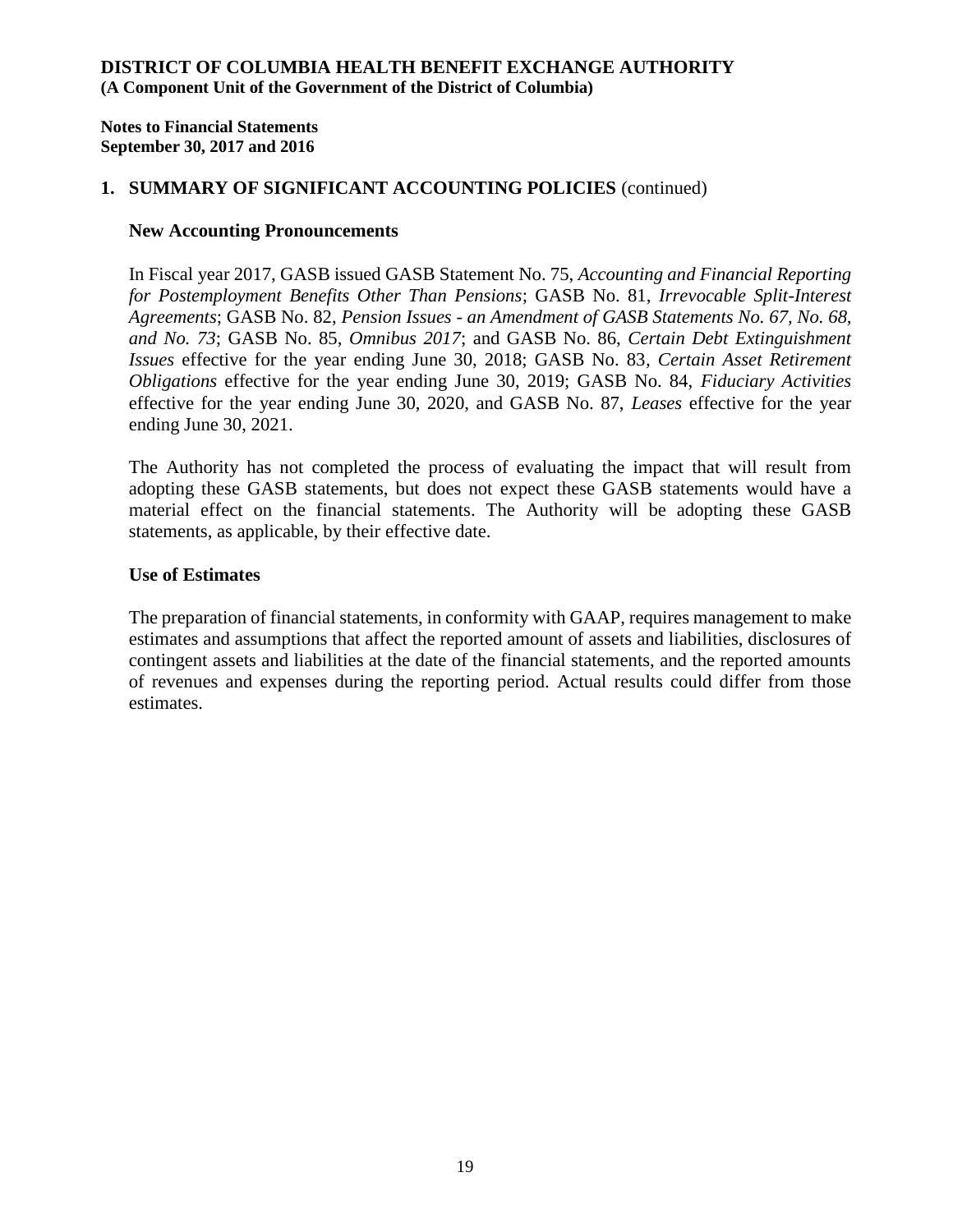#### **Notes to Financial Statements September 30, 2017 and 2016**

### **2. CASH AND CASH EQUIVALENTS**

The District of Columbia follows the practice of pooling cash and cash equivalents for some of its governmental funds and component units, in order to provide better physical custody and control of cash, to enhance operational efficiency, and to maximize investment opportunities.

The Authority's cash and cash equivalents as of September 30, 2017 and 2016, was \$103,311,069 and \$70,140,464, respectively.

The Authority maintains cash and cash equivalent balances at a financial institution. The cash and cash equivalent balance at the financial institution is insured under the Federal Deposit Insurance Corporation (FDIC) up to \$250,000. At times, the balances on deposit will exceed the balance insured by the FDIC; however, to date, the Authority has not experienced any losses related to this concentration.

Custodial credit risk is the risk that in the event of a bank failure, HBX's deposits may not be returned to it. The HBX deposits are under the control of the District of Columbia, in accordance with the provisions of the Financial Institutions Deposit and Investment Act of 1997 (D.C. law 12-56) and are insured or collateralized with securities held by the District or by its agents in the District's name. As of September 30, 2017, and 2016, there were no deposits exposed to custodial credit risk.

The following is the break out of the deposits held by financial institutions as of September 30, 2017 and 2016.

| Depository accounts as of September 30                                     | 2017 |               | 2016 |            |  |
|----------------------------------------------------------------------------|------|---------------|------|------------|--|
| Insured                                                                    | \$   | 250,000       |      | 250,000    |  |
| Collateralized by securities                                               |      |               |      |            |  |
| Collateral held by the District or by its agents in the<br>District's name |      | 103,061,069   |      | 69,890,464 |  |
| <b>Total Deposits</b>                                                      |      | \$103,311,069 |      | 70,140,464 |  |
|                                                                            |      |               |      |            |  |

## **3. DUE FROM THE PRIMARY GOVERNMENT**

The Authority operates a Contact Center, which provides the Authority the capability to provide consumers with over-the-phone and web-based services for Medicaid and private health insurance, and small business (SHOP) health insurance eligibility, enrollment, and related assistance. The District's Department of Human Services (DHS) and the Authority shared financial responsibility for the Contact Center, part of which is cost allocated to Medicaid. During the fiscal years ended September 30, 2017 and 2016, the amount due from the District's Department of Health Care Finance (DHCF) for rent and other miscellaneous Contact Center expenses paid on its behalf by the Authority was \$641,845 and \$445,541, respectively.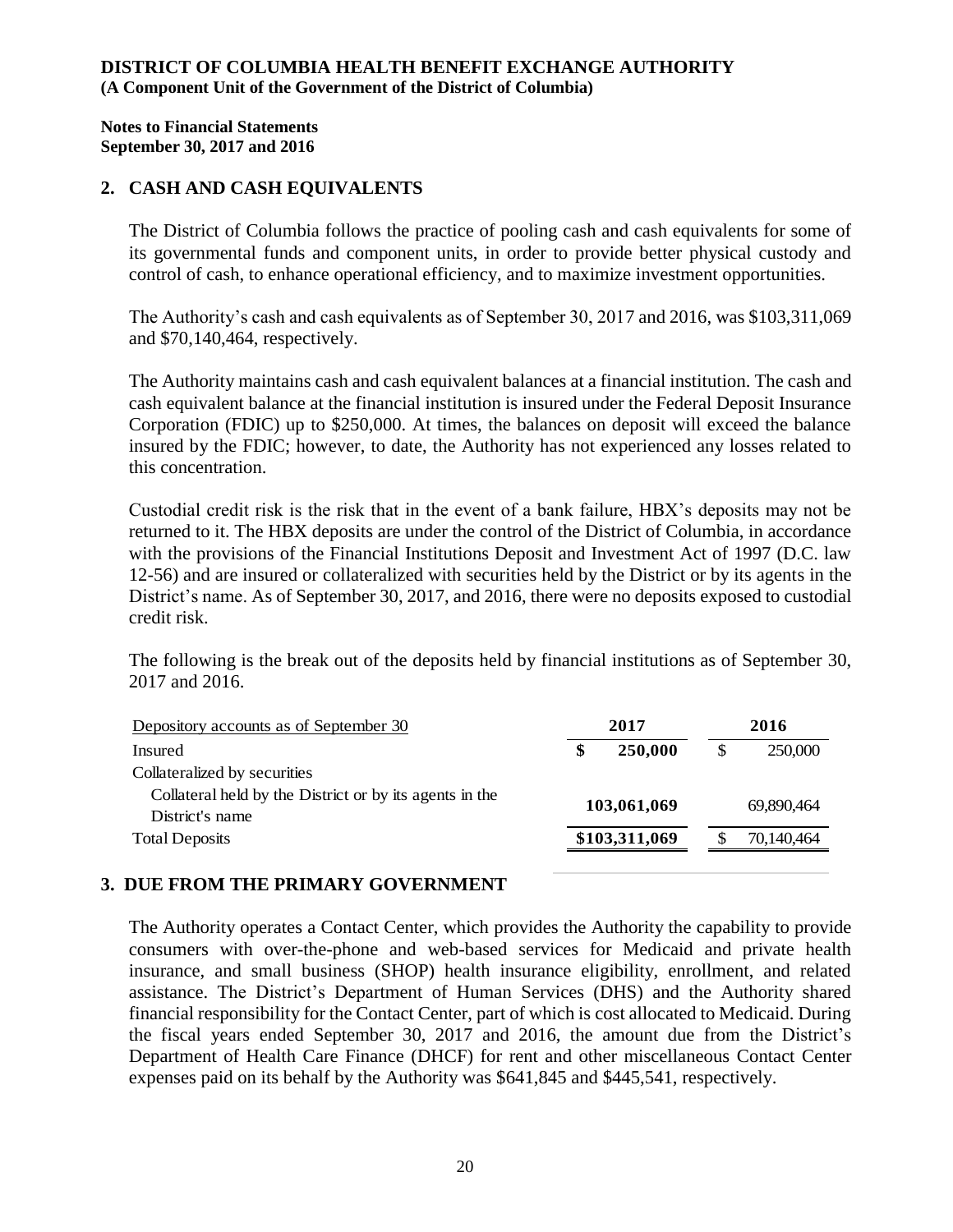**Notes to Financial Statements September 30, 2017 and 2016**

#### **4. DUE FROM THE OTHER STATE BASED MARKETPLACE (SBM)**

The Authority bills the other SBM, monthly, for all charges incurred for providing services, as set forth in the agreement between the Authority and the other SBM. The amount of \$669,475, due from the SBM, represents charges that have been billed but not paid by the SBM as of September 30, 2017.

## **5. CAPITAL ASSETS**

A summary of the Authority's capital asset activity for the fiscal year ended September 30, 2017 follows:

|                                         | October 1.<br>2016<br><b>Additions</b> |              | September 30,<br>2017 |  |                |
|-----------------------------------------|----------------------------------------|--------------|-----------------------|--|----------------|
| Capital Assets Subject To Depreciation: |                                        |              |                       |  |                |
| DC Health Link IT infrastructure        |                                        | 85,579,068   | 26,460,574            |  | \$112,039,642  |
| Less: Acumulated Depreciation           |                                        | (16,477,025) | (9.942.488)           |  | (26, 419, 513) |
| Capital Assets, Net                     |                                        | 69,102,043   | 16,518,086            |  | 85,620,129     |

A summary of the Authority's capital asset activity for the fiscal year ended September 30, 2016 follows:

|                                         | October 1,<br>2015 | <b>Additions</b> |             | September 30,<br>2016 |                |
|-----------------------------------------|--------------------|------------------|-------------|-----------------------|----------------|
| Capital Assets Subject To Depreciation: |                    |                  |             |                       |                |
| DC Health Link IT infrastructure        | 63,138,040         | S.               | 22,441,028  |                       | 85,579,068     |
| Less: Acumulated Depreciation           | (9,079,125)        |                  | (7,397,900) |                       | (16, 477, 025) |
| Capital Assets, Net                     | 54,058,915         |                  | 15,043,128  | S                     | 69,102,043     |

### **6. DUE TO INSURANCE CARRIERS**

District residents are required to use DC Health Link to select an individual health insurance plan. After the selection of a plan, individuals and families make payments directly to their insurance carriers. These payments are not made to or through the Authority.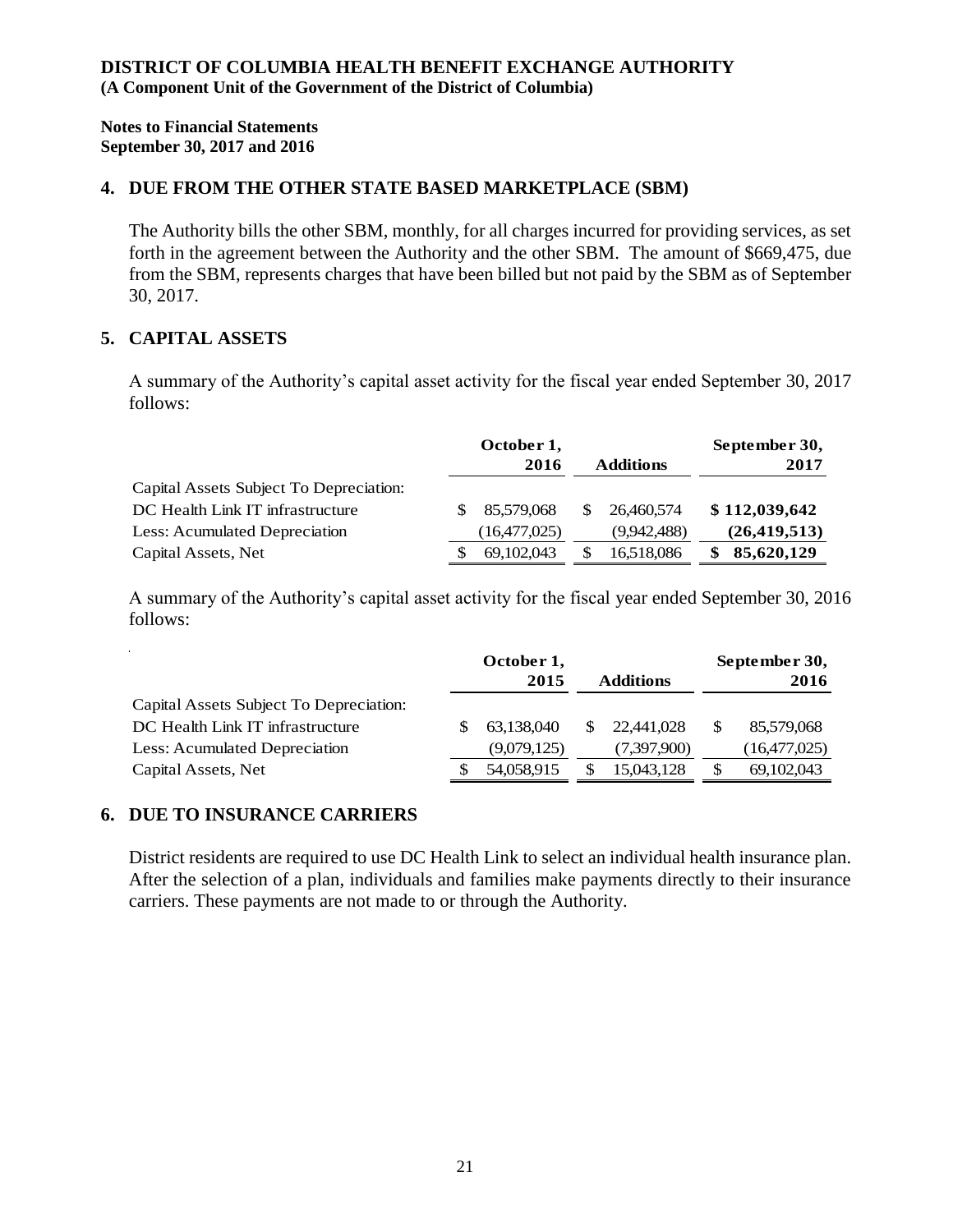#### **Notes to Financial Statements September 30, 2017 and 2016**

### **6. DUE TO INSURANCE CARRIERS** (continued)

DC Health Link's Small Business Health Options Program Exchange ("SHOP Exchange"), the small business marketplace, is where small employers and their employees, and Members of Congress and their designated staff, apply for and select qualified health plans. These groups make their premium payments to HBX; either electronically, from the Automated Clearing House (ACH); or by mail, via lock box. These payments are deposited directly into the Authority's bank account. The premiums are then aggregated and wired to the various insurance companies.

The amounts "Due to Insurance Carriers" of \$24,591,051 and \$11,878,035, as of September 30, 2017 and 2016, respectively, represent the deposits and premium payments from SHOP Exchange and insured and congressional staffers that have been deposited in the Authority's bank account, but have not yet been wired to the various insurance companies.

## **7. ASSESMENTS**

The Authority is funded by assessments received from insurance carriers. The Health Benefit Exchange Authority Establishment Act of 2011, effective March 2, 2012 (D.C. Law 19-94; D.C. Official Code § 31-3171.01 et seq.), was permanently amended on June 23, 2015, to provide for the financial sustainability of the Health Benefit Exchange Authority. The amendment included language for the Authority to annually assess, through a Notice of Assessment, each health carrier doing business in the District, and having direct gross receipts of \$50,000 or greater in the preceding calendar year, an amount based on a percentage of its direct gross receipts for the preceding calendar year. Each health carrier is required to pay the Authority the amount stated in the Notice of Assessment, within 30 business days after the date of the Notice of Assessment. Failure to pay the assessment shall subject the health carrier to Section 5 of the Insurance Regulatory Trust Fund Act of 1993, effective October 21, 1993 (D.C. Law 10- 40; D.C. Official Code § 31-1204).

The Department of Insurance, Securities, and Banking, on behalf of the Authority, sends Notices of Assessment to health carriers, with a payment due by the end of the fiscal year. Assessments are recognized as non-operating revenues on the Statements of Revenues, Expenses, and Change in Net Position.

The assessments for the fiscal years ended September 30, 2017 and 2016, were \$32,261,623 and \$30,261,358, respectively. The net assessment due from insurance carriers as of September 30, 2017 and 2016 was \$810,704 and \$5,926,019, respectively. The amounts due from insurance carriers as of September 30, 2017 and 2016, were reduced by an allowance of \$1,180,054 and \$1,184,382, respectively, due to the insurance carriers' unlikely ability to pay the assessments.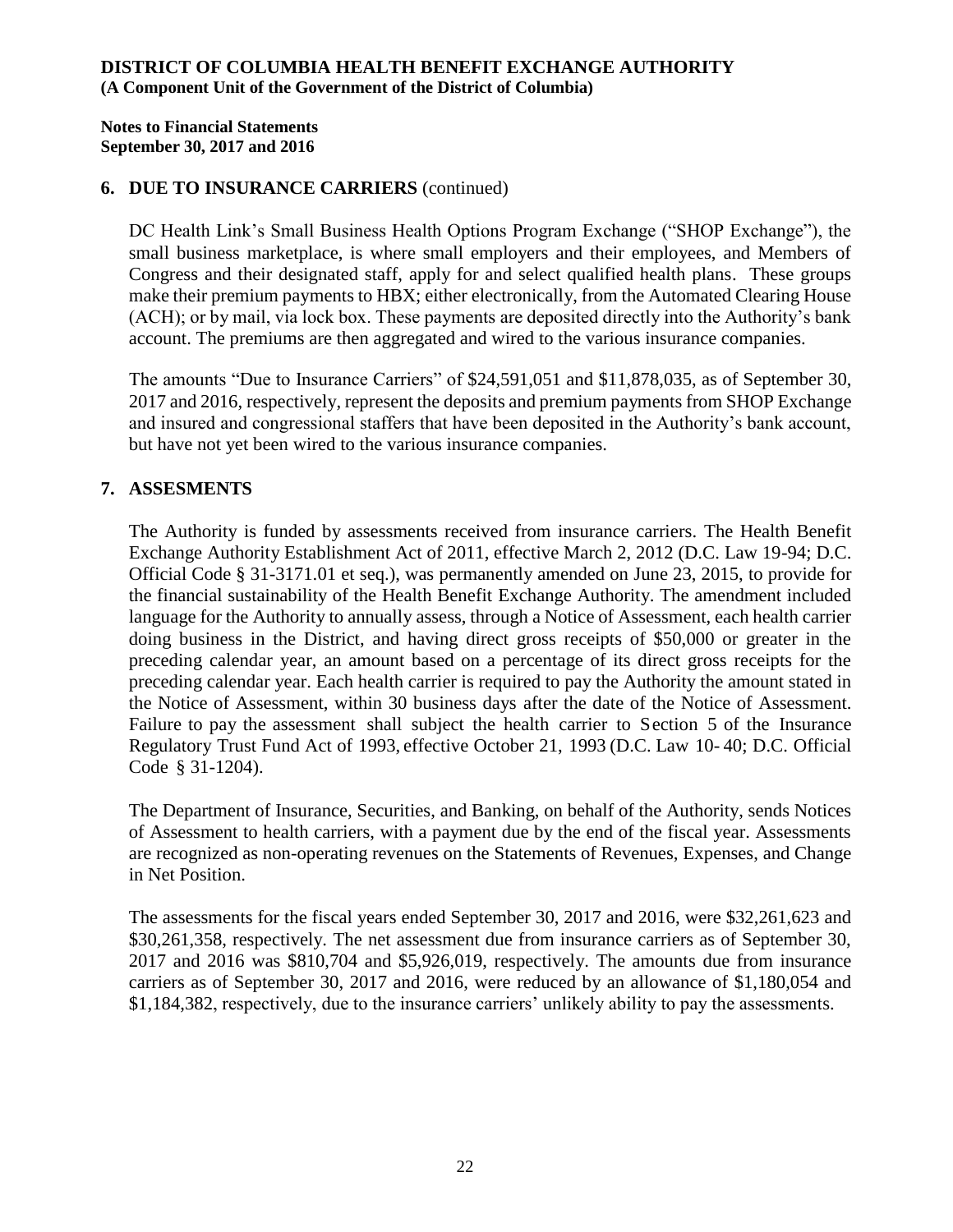**Notes to Financial Statements September 30, 2017 and 2016**

#### **8. FEDERAL CONTRIBUTION**

Section 1311 of the Patient Protection and Affordable Care Act makes grant funds available to all state-based exchanges, including the Authority, to assist them in planning, establishing, and operating their own state-based marketplaces.

The Authority received Federal non-capital and capital grant funds, totaling \$26,789,163 and \$31,190,795, for the fiscal years ended September 30, 2017 and 2016, respectively, in support of its planning and organizational activities. Federal capital grants associated with the development of the DC Health Link, for the fiscal years ended September 30, 2017 and 2016, were \$24,813,023 and \$22,441,028, respectively. All grants awarded were expended in their entirety as of September 30, 2017.

#### **9. RISK MANAGEMENT**

The Authority is exposed to various risks of loss, related to torts, theft of, damage to, and destruction of assets; errors and omissions; injuries to employees; and natural disasters. During the fiscal years 2017 and 2016, HBX was covered under the District of Columbia's self-insured risk management plan. Accordingly, any claim settlements and/or judgments pertaining to the Authority will be paid from the District of Columbia's general fund resources.

#### **10. SUBSEQUENT EVENTS**

The Authority evaluated the subsequent events and transactions through January 3, 2018, the date these financial statements were available for issue; and have determined that no material subsequent events have occurred that would affect the information presented in the accompanying financial statements, or require additional disclosure.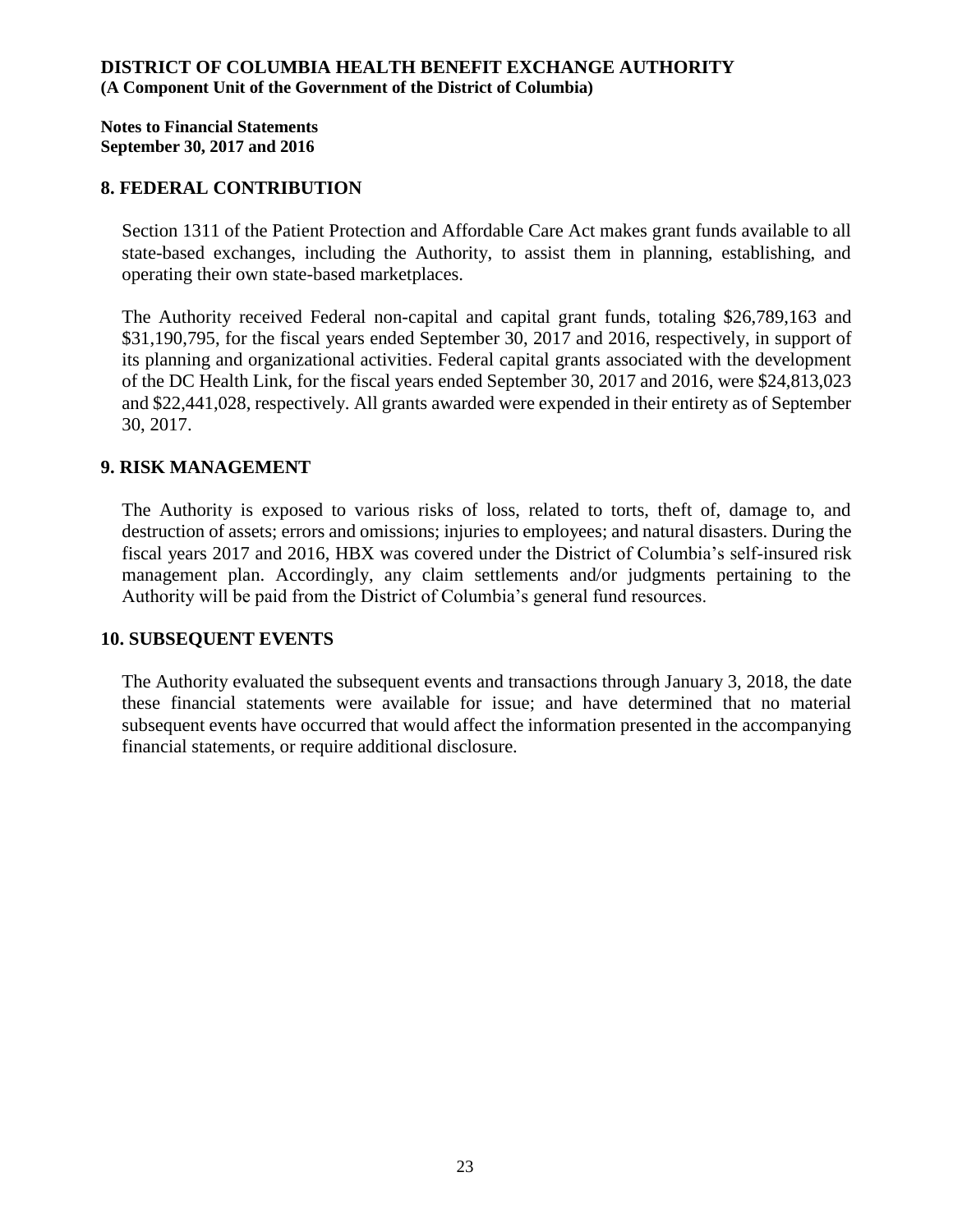# **DISTRICT OF COLUMBIA HEALTH BENEFIT EXCHANGE AUTHORITY**

### **(A Component Unit of the Government of the District of Columbia)**

#### **Other Supplementary Information Budgetary Comparison Schedule For the Year Ended September 30, 2017**

|                                            |            | <b>Budgeted Amounts</b> |                           |                  |  |
|--------------------------------------------|------------|-------------------------|---------------------------|------------------|--|
|                                            | Original   | Revised*                | <b>Actual</b>             | <b>Variance</b>  |  |
| <b>Revenues and Sources</b>                |            |                         |                           |                  |  |
| Operating revenue                          | \$         | 3,915,376<br>\$         | $\mathbb{S}$<br>4,376,291 | 460,915          |  |
| Assessments                                | 34,521,266 | 34,521,266              | 32,261,623                | (2,259,643)      |  |
| Federal grants                             |            | 26,789,163              | 26,789,163                |                  |  |
| Interest and fees                          |            |                         | 37,743                    | 37,743           |  |
| <b>Total Revenues and Sources</b>          | 34,521,266 | 65,225,805              | 63,464,820                | (1,760,985)      |  |
| <b>Expenditures and Uses</b>               |            |                         |                           |                  |  |
| Regular pay-continuing full time           | 8,353,855  | 8,712,841               | 6,355,347                 | 2,357,494        |  |
| Regular pay-other                          | 1,540,401  | 1,540,401               | 1,876,168                 | (335,767)        |  |
| Additonal gross pay                        | 190,358    | 190,358                 | 215,591                   | (25, 233)        |  |
| Fringe benefits-current personnel          | 2,443,881  | 2,452,192               | 1,474,396                 | 977,796          |  |
| Overtime pay                               |            |                         | 41,630                    | (41, 630)        |  |
| Supplies and materials                     | 111,800    | 111,800                 | 42,253                    | 69,547           |  |
| Telephone, telegraph, telegram, etc        | 407,440    | 407,440                 | 343,882                   | 63,558           |  |
| Rentals-land and structures                | 2,016,390  | 2,016,390               | 1,787,177                 | 229,213          |  |
| Other services and charges                 | 2,240,739  | 2,257,345               | 275,366                   | 1,981,979        |  |
| Contractual services-other                 | 17,193,402 | 47,514,038              | 35,541,316                | 11,972,722       |  |
| Equipment and equipment rental             | 23,000     | 23,000                  | 22,936                    | 64               |  |
| <b>Total Expenditures and Uses</b>         | 34,521,266 | 65,225,805              | 47,976,062                | 17,249,743       |  |
| <b>Excess of Revenues and Sources over</b> |            |                         |                           |                  |  |
| <b>Expenditures and Uses</b>               | \$.        | \$                      | 15,488,758<br>S           | 15,488,758<br>\$ |  |

*\*State Based Marketplace, Federal grants and related expenditures and uses are not included in the original budget that is part of the District's budget that is approved by the United States Congress.*